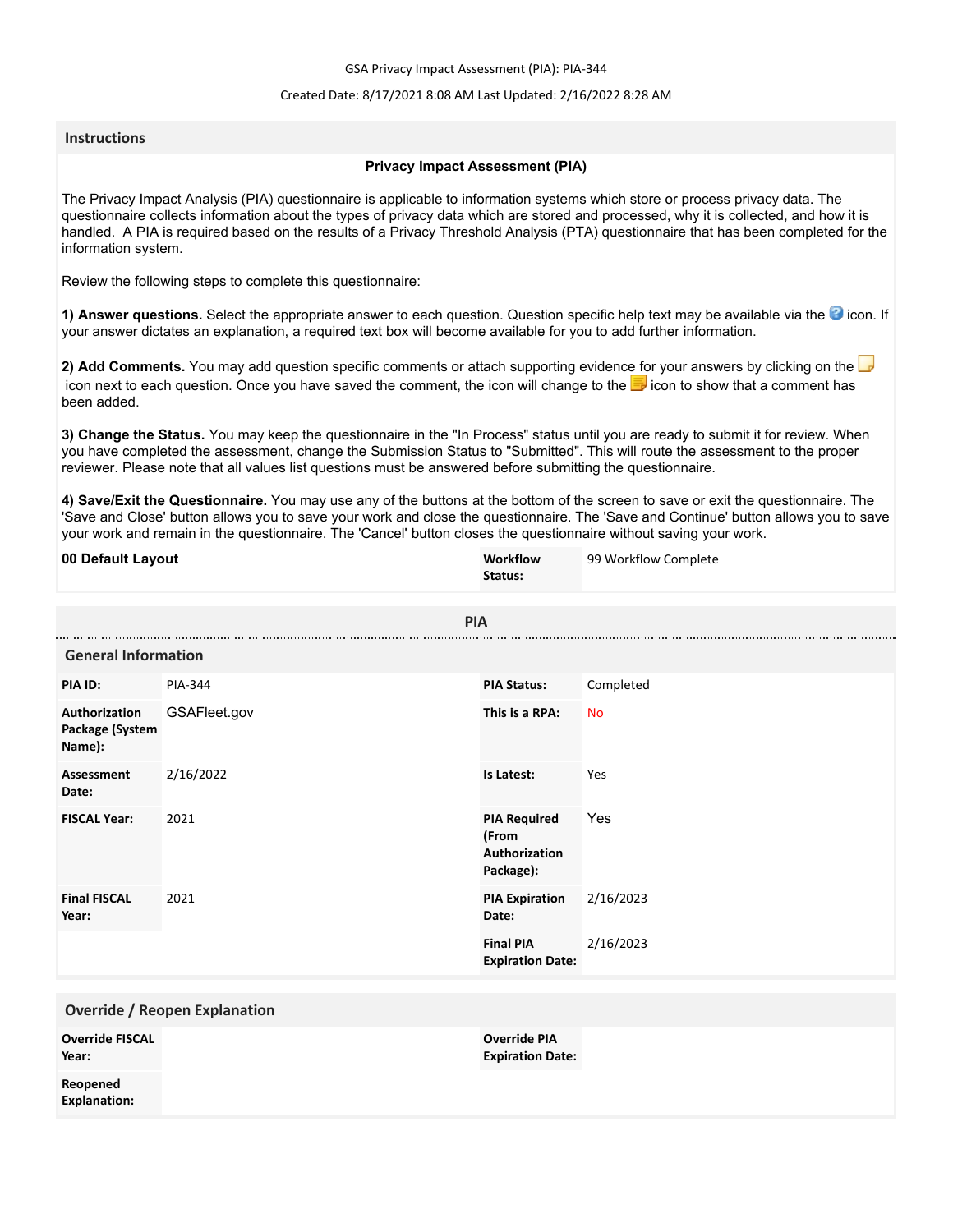| <b>Other Stakeholders</b>    |                                               |                            |                 |  |  |
|------------------------------|-----------------------------------------------|----------------------------|-----------------|--|--|
|                              | <b>Stakeholders (not in Approval Process)</b> |                            |                 |  |  |
| <b>System Owner</b><br>(SO): | Chaouchi, Mohamed                             | Authorization<br>Official: | Samant, Sagar S |  |  |
| <b>System Owner (eMail)</b>  |                                               |                            |                 |  |  |
| Name (Full)                  |                                               |                            |                 |  |  |
|                              | Mohamed Chaouchi                              |                            |                 |  |  |
|                              | <b>Authorization Official (eMail)</b>         |                            |                 |  |  |
| Name (Full)                  |                                               |                            |                 |  |  |
| Sagar Samant                 |                                               |                            |                 |  |  |
|                              |                                               |                            |                 |  |  |
| <b>PIA Overview</b>          |                                               |                            |                 |  |  |

**A.System Name:** A. System, Application, or Project Name: GSAFleet.gov

**B.Includes:** B. System, application, or project includes information about:

GSAFleet.gov supports the \$1.5+ billion-per-year vehicle purchasing program for the entire federal government. It also supports the \$2+ billion-per-year Fleet vehicle leasing program that covers full vehicle life-cycle management for GSA's leased vehicle inventory. GSAFleet.gov includes the following components/subsystems below:

- · Catalog
- · Store
- · Vehicle Management **Services**
- · Maintenance and Repair
- · Vehicle Marketplace
- · Business Management

The system is used by the GSA Fleet organization, Customer Agencies, Fleet-related vendors and the general public. Additionally PII may be collected as part of Fleet's Accident Management and Vehicle Sales processes.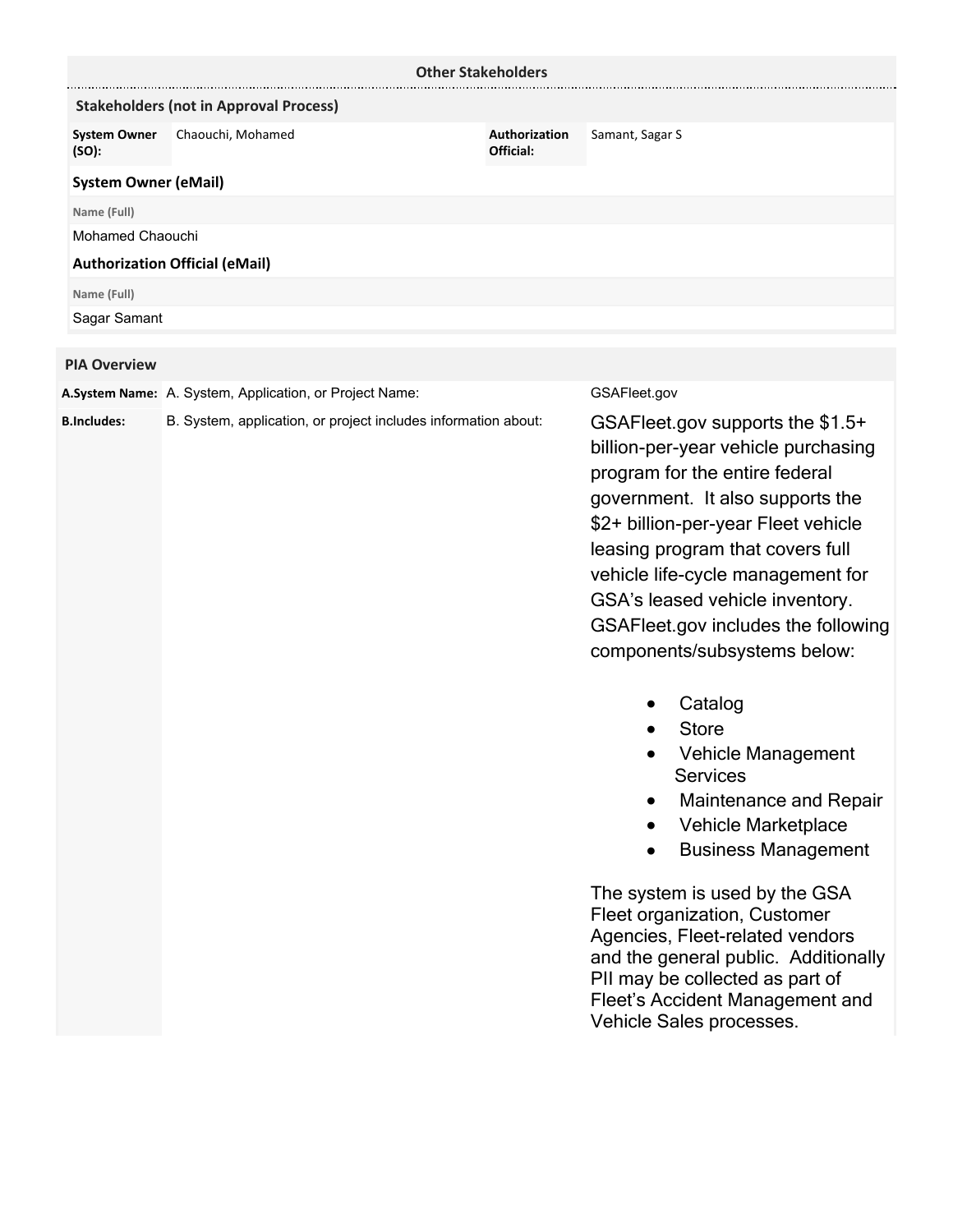| <b>C.Categories:</b> | C. For the categories listed above, how many records are there |
|----------------------|----------------------------------------------------------------|
|                      | for each?                                                      |

- · Approximate GSA Fleet Management users: 550
- · Approximate GSA non Fleet Management users: 100
- · Approximate non GSA users: 35,600 comprising of
	- o 35,000 Customers
	- o 600 Vendors
	- o 3,500 registered users on the two public facing sites operating under a single authorized account

Third-party accident records: Approximately 50,000

Sales records: Approximately 200,000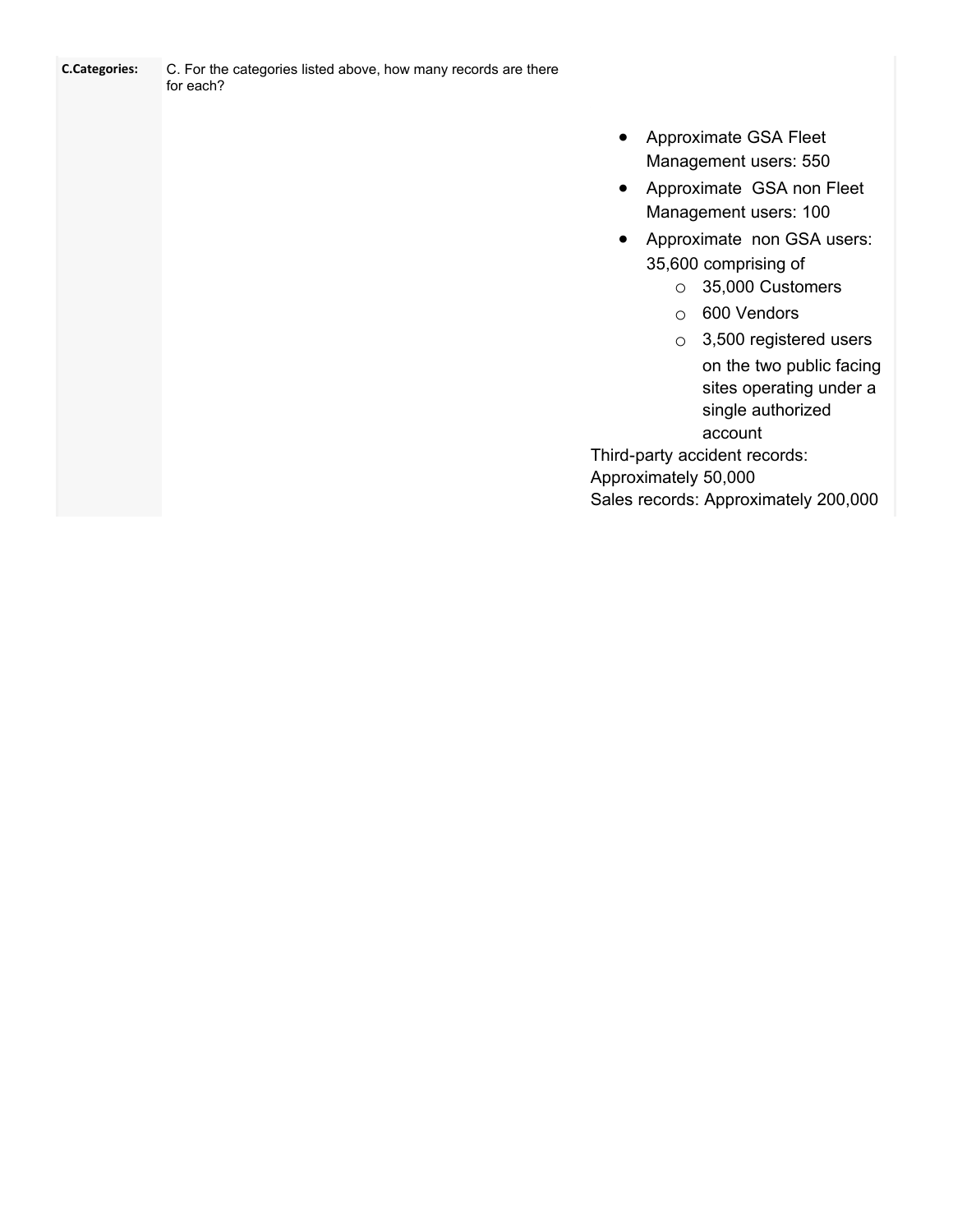| D.Data<br>Elements: | D. System, application, or project includes these data elements:                                                                                                                                                                                                                                                                                                                                                                                                                                      | The following PII information is<br>collected when a user registers for<br>GSAFleet.gov:                                                                                                                                                                                                                                                                                                                                           |
|---------------------|-------------------------------------------------------------------------------------------------------------------------------------------------------------------------------------------------------------------------------------------------------------------------------------------------------------------------------------------------------------------------------------------------------------------------------------------------------------------------------------------------------|------------------------------------------------------------------------------------------------------------------------------------------------------------------------------------------------------------------------------------------------------------------------------------------------------------------------------------------------------------------------------------------------------------------------------------|
|                     |                                                                                                                                                                                                                                                                                                                                                                                                                                                                                                       | <b>First and Last Name</b><br>Email address<br>Telephone number<br><b>IP Address</b><br>$\bullet$                                                                                                                                                                                                                                                                                                                                  |
|                     |                                                                                                                                                                                                                                                                                                                                                                                                                                                                                                       | Additionally PII may be collected as<br>part of Fleet's Accident<br><b>Management and Vehicle Sales</b><br>processes.                                                                                                                                                                                                                                                                                                              |
|                     |                                                                                                                                                                                                                                                                                                                                                                                                                                                                                                       | The Accident Management<br>component of GSAFleet.gov may<br>collect PII when 3rd parties are<br>involved in an accident or incident.<br>The PII collected is required for<br>police reports, third-party insurance,<br>and to recover the expenses for an<br>accident/incident in which a 3rd<br>party is at fault. Data elements<br>include contact information, license<br>and vehicle information and<br>insurance information. |
|                     |                                                                                                                                                                                                                                                                                                                                                                                                                                                                                                       | The Vehicle Marketplace<br>component of GSAFleet.gov may<br>collect PII as part of the vehicle<br>sales process. Data elements<br>collected during the sales process<br>include Name, Organization and<br>Address of the successful bidder as<br>well as the amount paid.                                                                                                                                                          |
| Overview:           | The GSAFleet gov modernization effort encompasses the transition of legacy Fleet<br>business operations that includes. The modernization of this system will be<br>incremental with the first Minimum Viable Product (MVP) released in February, 2021.<br>This MVP release will be followed by incremental release of functionalities until all<br>existing capabilities are migrated from legacy Fleet applications.<br>GSAFleet gov includes the following components also known as Fleet products: |                                                                                                                                                                                                                                                                                                                                                                                                                                    |

Catalog – The Catalog marries customer needs, industry standards, government policies, and vendor availability to make offerings and services available for agency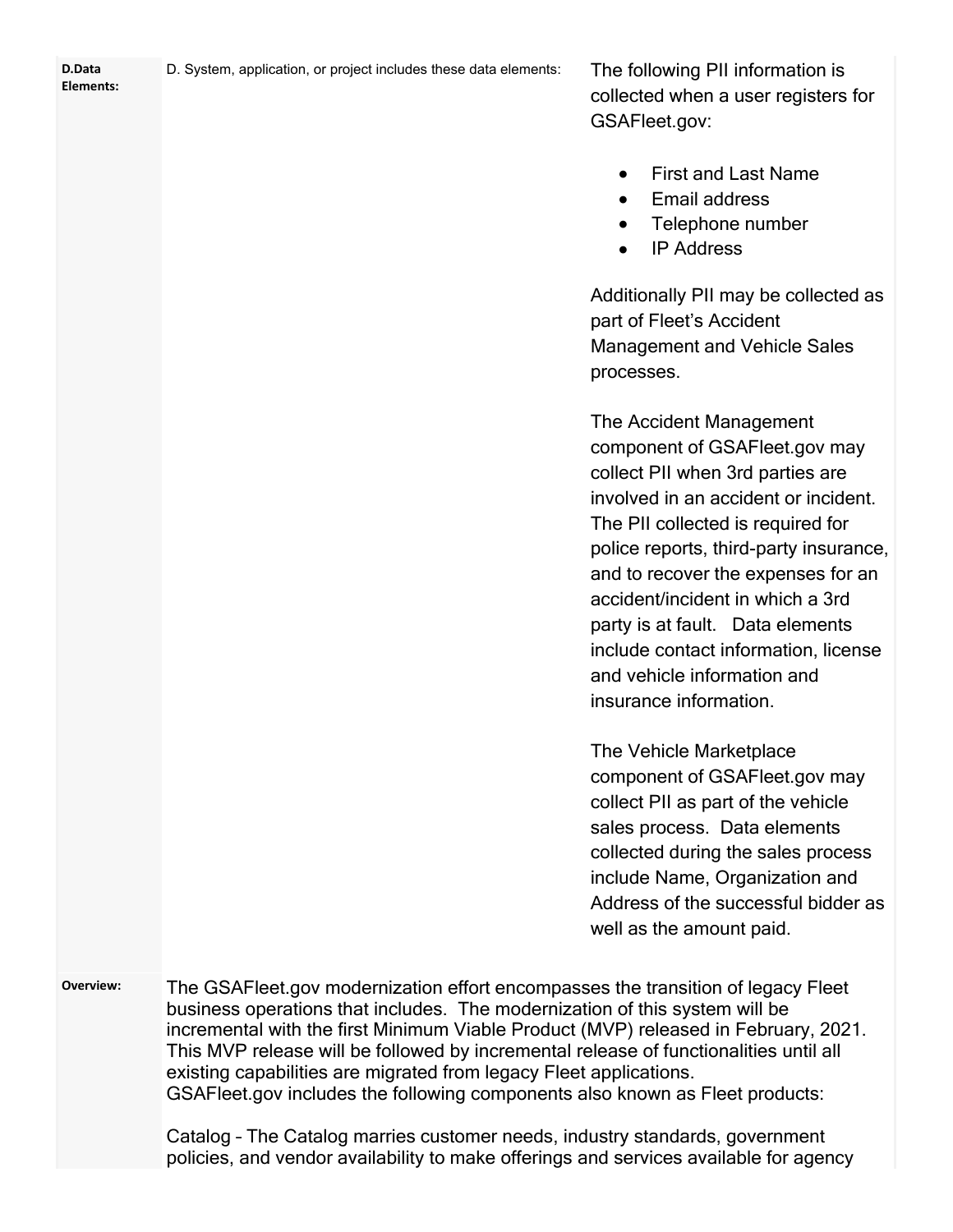acquisition.

Store – The Store is a simple and personalized shopping experience for researching and acquiring GSA Fleet offerings. The Store provides tools to analyze current fleets, provide best value recommendations for right-sizing and right-sourcing, and helps customers to be great stewards of taxpayer dollars.

Vehicle Management Services (VMS) – VMS provides customers with safe, reliable vehicles and tools to meet their mission. VMS is the face of GSA Fleet for customers.

Maintenance and Repair – The Maintenance and Repair product maintains the safety and reliability of vehicles in order to keep them on the road utilizing technical and industry expertise to make decisions based on best value.

Vehicle Marketplace – GSA Fleet Vehicle Marketplace handles the re-sale or disposal of GSA Fleet vehicles. This is used to remarket government vehicles for the greatest return on investment to the taxpayer.

Business Management – Business Management maximizes the value of taxpayer dollars while ensuring sustainable financial operations of the organization. Business Management helps capture and characterize the financial impact of business activities, in order to inform future decisions.

Accounts: GSAFleet.gov will be used by the GSA Fleet organization, Customer Agencies, Fleet-related vendors and the general public. Registered users will be required to provide:

- · First Name
- · Last Name
- · Email
- · Telephone
- · Email
- Address
- Agency Code (for government users)
- · Bureau Code (for government users)
- Vendor Id (for vendors)

Accidents: GSAFleet.gov collects PII that is required for police reports, third-party insurance, and to recover the expenses for an accident/incident in which a 3rd party is at fault. Data elements collected for accident investigation and recovery include name, geo-location, personal email address, home address, home phone number, driver's license number, vehicle information, insurance information and accident related injuries as required in the SF91 form - https://www.gsa.gov/forms-library/motor-vehicleaccident-crash-report

The data collected on the SF91 will be securely transferred to the Enterprise Document Management System (EDMS). All files will be encrypted during transmission to the EDMS server and at rest. Once the above document is saved in EDMS it is never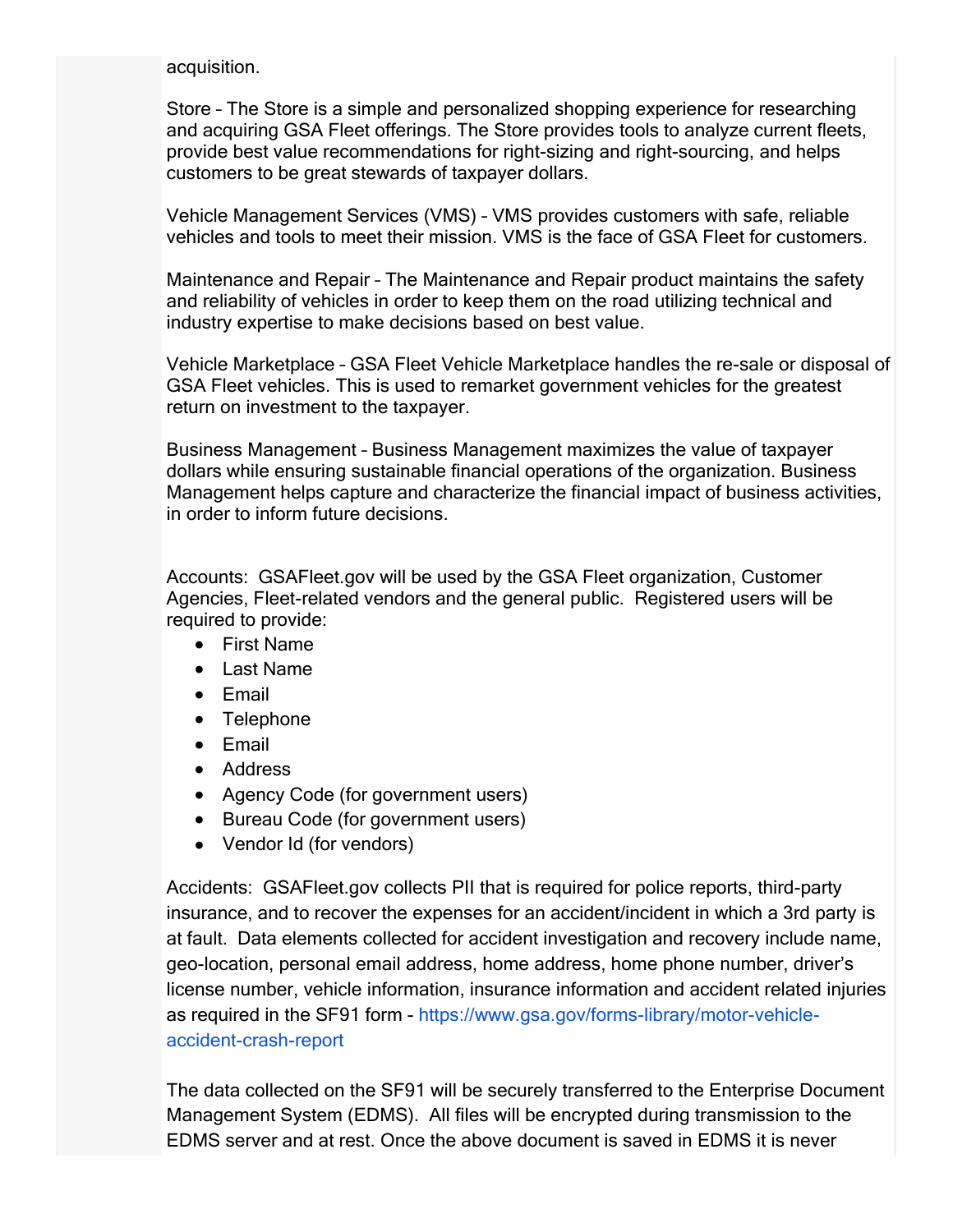removed or deleted unless specifically requested by the Business Line.

In the case of accidents/incidents where non-government 3rd parties are involved, some PII information is captured directly in the system such as Driver's First Name, Middle Initial, Last Name, Home Address (Street Number, City, State, Zip), Home Phone Number, Name of Insurance Company, Address of Insurance Company (Street Number, City, State, Zip), Insurance Company Phone Number, Insurance Policy Number of Driver or Owner for both the driver of the 3rd party vehicle and the owner (if different from the driver). The data is transmitted to Financial Management Enterprise Service Bus (FMESB) [(Office of Chief Financial Officer (OCFO) Pegasys System] through Secured FTP to recover the expenses for an accident/incident in which a nongovernment 3rd party is at fault. When GSA seeks to recover expenses for an accident/incident in which a 3rd party is at fault a file of requisite data is transmitted to FMESB. The PII information is transmitted for both the driver of the non-government 3rd party vehicle and the owner (if different from the driver). The data is AES-256 encrypted when transmitted to FMESB, which then decrypts the data upon receipt.

Vehicle Sales: The Vehicle Marketplace component of GSAFleet.gov may collect PII as part of the vehicle sales process. Data elements collected during the sales process include Name, Organization and Address of the successful bidder as well as the amount paid.

Additional documents collected during the sales process will be stored on the Enterprise Document Management System (EDMS). All files will be encrypted during transmission to the EDMS server and at rest. Once the above document is saved in EDMS it is never removed or deleted unless specifically requested by the Business Line.

| <b>PIA-0.1:</b>     | Is this a new PIA or Recertification request?                                                                                         | New PIA |
|---------------------|---------------------------------------------------------------------------------------------------------------------------------------|---------|
| PIA-0.<br>1Changes: | If you are reviewing this for annual recertification, please confirm if<br>there are any changes in the system since last signed PIA? |         |

| <b>Comments</b>      |                   |           |                                                                                                                                                                                                                                                 |            |
|----------------------|-------------------|-----------|-------------------------------------------------------------------------------------------------------------------------------------------------------------------------------------------------------------------------------------------------|------------|
| <b>Question Name</b> | Submitter         | Date      | Comment                                                                                                                                                                                                                                         | Attachment |
| <b>PIA-2.1</b>       | Ankomah, Esther A | 2/15/2022 | Yes, users will be<br>presented a privacy policy<br>at the bottom of the login<br>screen that explains what<br>information is collected<br>and for what reason.<br>For accidents, the<br>individual(s) involved in<br>the accident provide this |            |
|                      |                   |           |                                                                                                                                                                                                                                                 |            |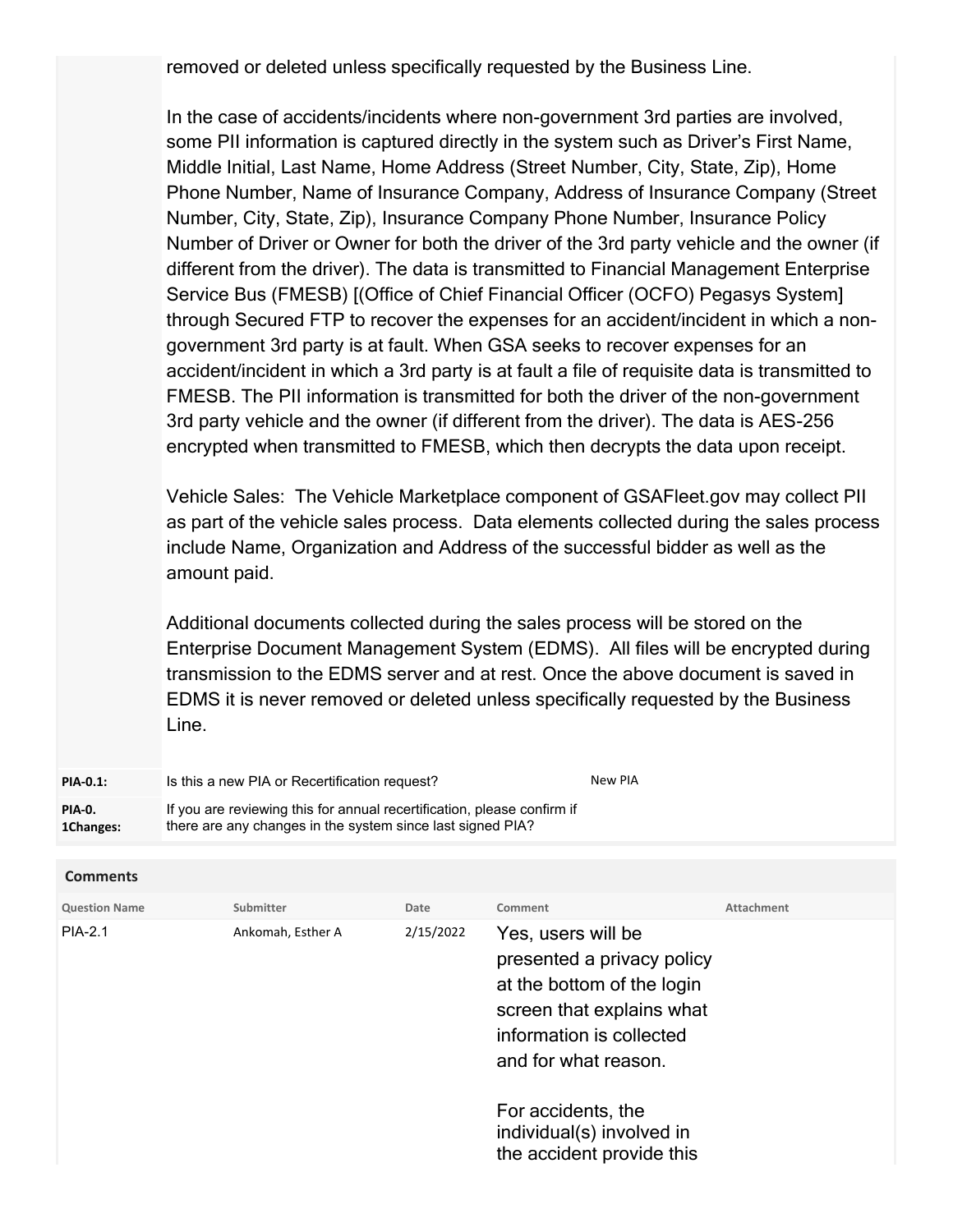|         |                   |           | information, whether for<br>purposes of the Motor<br><b>Vehicle Accident Report</b><br>(SF91), the police report,<br>or for 3rd party Insurance<br>claims. The Privacy Act<br>Notice is included on<br>Page 3 of the SF91<br>report. When GSA<br>seeks to recover<br>expenses for an<br>accident/incident in<br>which a 3rd party is at<br>fault, a file of requisite<br>data is transmitted to<br>OCFO. The data is AES-<br>256 encrypted with a<br>specific key supplied by<br><b>OCFO Pegasys System</b><br>for every 90 days when<br>transmitted to OCFO,<br>who then decrypts the<br>data on their end. The<br>information is collected<br>through an online screen<br>in CARS application by<br>the authorized users and<br>stored in the database<br>for retrieval and sending<br>the data to OCFO<br>Pegasys System. |
|---------|-------------------|-----------|------------------------------------------------------------------------------------------------------------------------------------------------------------------------------------------------------------------------------------------------------------------------------------------------------------------------------------------------------------------------------------------------------------------------------------------------------------------------------------------------------------------------------------------------------------------------------------------------------------------------------------------------------------------------------------------------------------------------------------------------------------------------------------------------------------------------------|
| PIA-1.1 | Ankomah, Esther A | 2/15/2022 | Pursuant to 5 U.S.C.<br>§552a (e) (3) GSA<br>provides what is<br>commonly referred to as a<br><b>Privacy Act Statement to</b><br>all persons asked to<br>provide personal<br>information about<br>themselves, which will go<br>into a system of records.<br>FMR 102-34 requires all<br>federal agencies operating<br>a non-tactical vehicle fleet<br>of more than 20 vehicles                                                                                                                                                                                                                                                                                                                                                                                                                                                |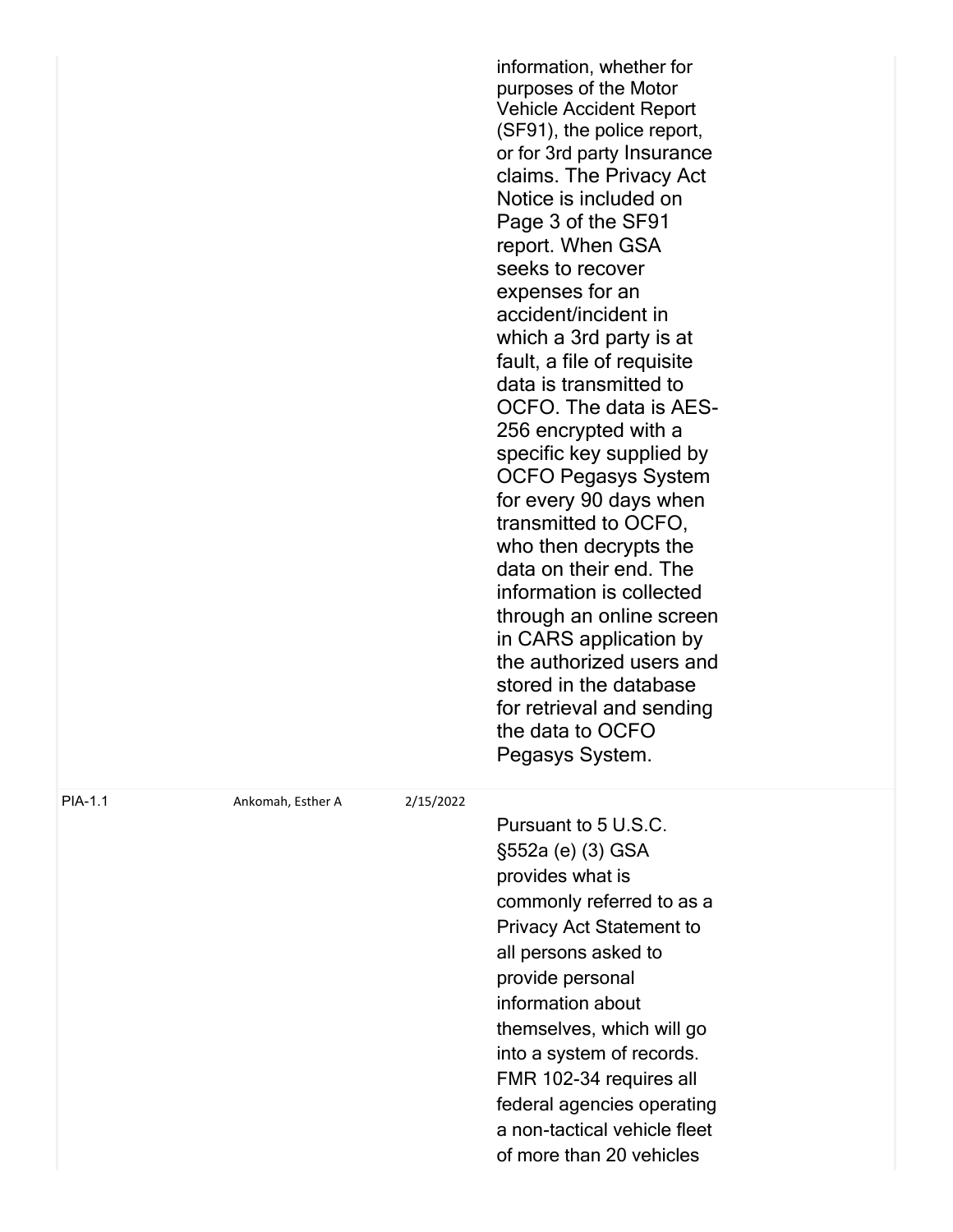|         |                   |           | to have an inventory/asset<br>management system to<br>track and account for<br>those vehicles. FPMR<br>Subpart 101-39.4 -<br>"Accidents and Claims"<br>requires federal agencies<br>operating a GSA-leased<br>vehicle to notify the GSA<br>Fleet of an accident and to<br>provide all related<br>documentation.                        |
|---------|-------------------|-----------|----------------------------------------------------------------------------------------------------------------------------------------------------------------------------------------------------------------------------------------------------------------------------------------------------------------------------------------|
| PIA-1.2 | Ankomah, Esther A | 2/15/2022 | No, the system does not<br>have the capability to<br>search using personal<br>identifiers. Accidents are<br>searched for using a<br>government issued<br>accident id or vehicle id for<br>the government vehicle.<br>Sales are searched for<br>using the government<br>issued sales id or vehicle<br>id for the government<br>vehicle. |
| PIA-1.3 | Ankomah, Esther A | 2/15/2022 | Not Applicable as the<br><b>Paperwork Reduction Act</b><br>(PRA) does not apply to<br>the information collected.                                                                                                                                                                                                                       |
| PIA-1.4 | Ankomah, Esther A | 2/15/2022 | Done                                                                                                                                                                                                                                                                                                                                   |
| PIA-3.1 | Ankomah, Esther A | 2/15/2022 | Addressed                                                                                                                                                                                                                                                                                                                              |
| PIA-3.2 | Ankomah, Esther A | 2/15/2022 | Addressed                                                                                                                                                                                                                                                                                                                              |
| PIA-3.3 | Ankomah, Esther A | 2/15/2022 | Addressed                                                                                                                                                                                                                                                                                                                              |
| PIA-3.4 | Ankomah, Esther A | 2/15/2022 | Addressed                                                                                                                                                                                                                                                                                                                              |
| PIA-3.5 | Ankomah, Esther A | 2/15/2022 | Addressed                                                                                                                                                                                                                                                                                                                              |
| PIA-3.6 | Ankomah, Esther A | 2/15/2022 | Addressed                                                                                                                                                                                                                                                                                                                              |
| PIA-4.1 | Ankomah, Esther A | 2/15/2022 | Yes - the information is<br>limited to only the                                                                                                                                                                                                                                                                                        |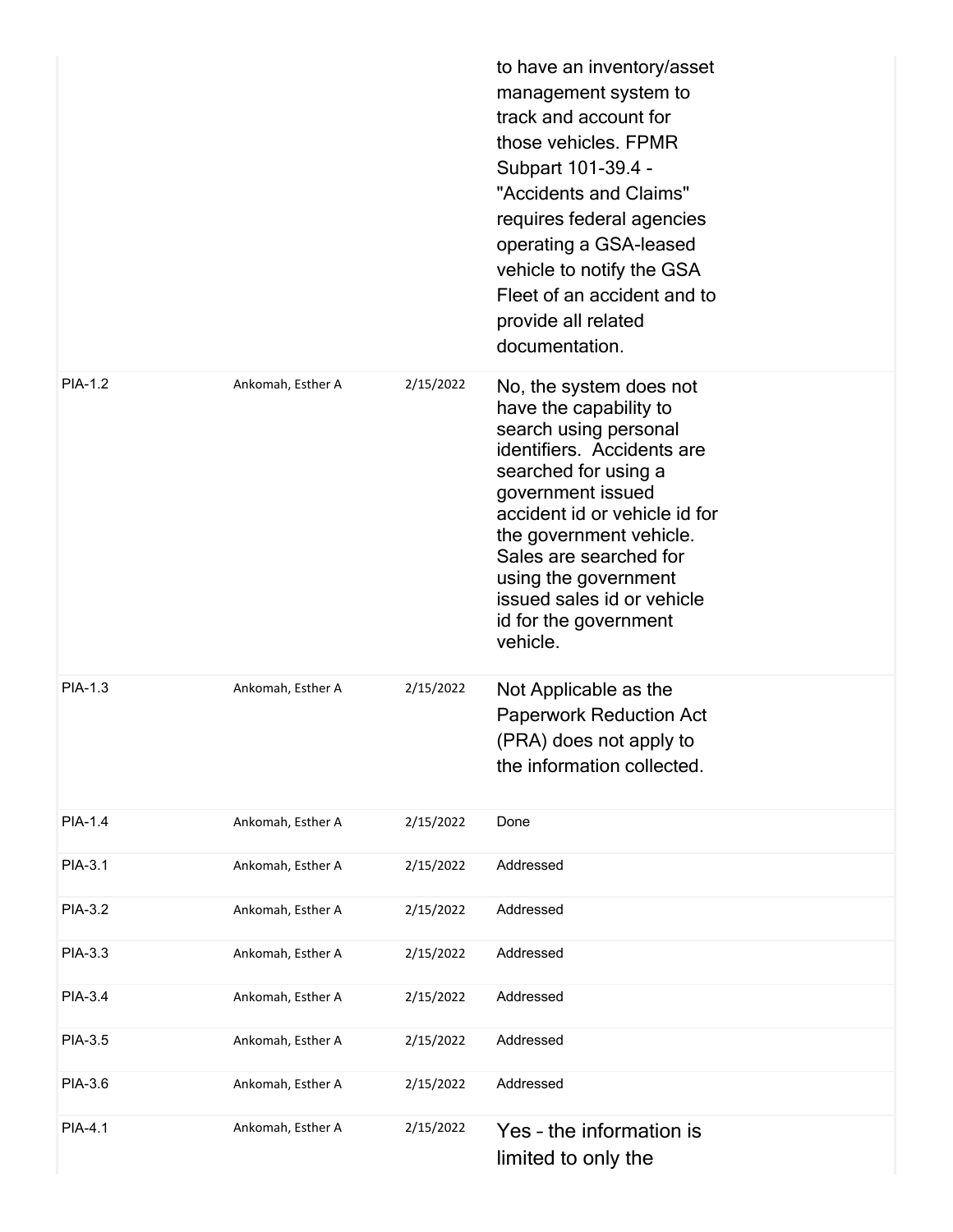|                |                   |           | information that is<br>needed to carry out the<br>purpose of the collection |
|----------------|-------------------|-----------|-----------------------------------------------------------------------------|
| PIA-4.3        | Ankomah, Esther A | 2/15/2022 | <b>Accidents: Directly from</b><br>the Driver(s) or any<br>other witnesses. |
|                |                   |           | Sales: Directly from the<br>bidder or through the<br><b>Auction House</b>   |
| <b>PIA-4.4</b> | Ankomah, Esther A | 2/15/2022 | Addressed                                                                   |
| PIA-5.1        | Ankomah, Esther A | 2/15/2022 | Addressed                                                                   |
| PIA-6.1a       | Ankomah, Esther A | 2/15/2022 | Addressed                                                                   |
| PIA-6.1b       | Ankomah, Esther A | 2/15/2022 | Addressed                                                                   |
| PIA-6.2        | Ankomah, Esther A | 2/15/2022 | The current LATO is<br>scheduled to expire<br>February 1, 2022.             |
| PIA-6.3        | Ankomah, Esther A | 2/15/2022 | Addressed                                                                   |
| PIA-6.4        | Ankomah, Esther A | 2/15/2022 | Addressed                                                                   |
| PIA-7.1        | Ankomah, Esther A | 2/15/2022 | Addressed                                                                   |
| PIA-7.1Opt     | Ankomah, Esther A | 2/15/2022 | Addressed                                                                   |
| PIA-7.2        | Ankomah, Esther A | 2/15/2022 | Addressed                                                                   |
| PIA-7.3        | Ankomah, Esther A | 2/15/2022 | Addressed                                                                   |
| PIA-8.1        | Ankomah, Esther A | 2/15/2022 | Addressed                                                                   |
| PIA-9.1        | Ankomah, Esther A | 2/15/2022 | Addressed                                                                   |

**1.0 Purpose of Collection**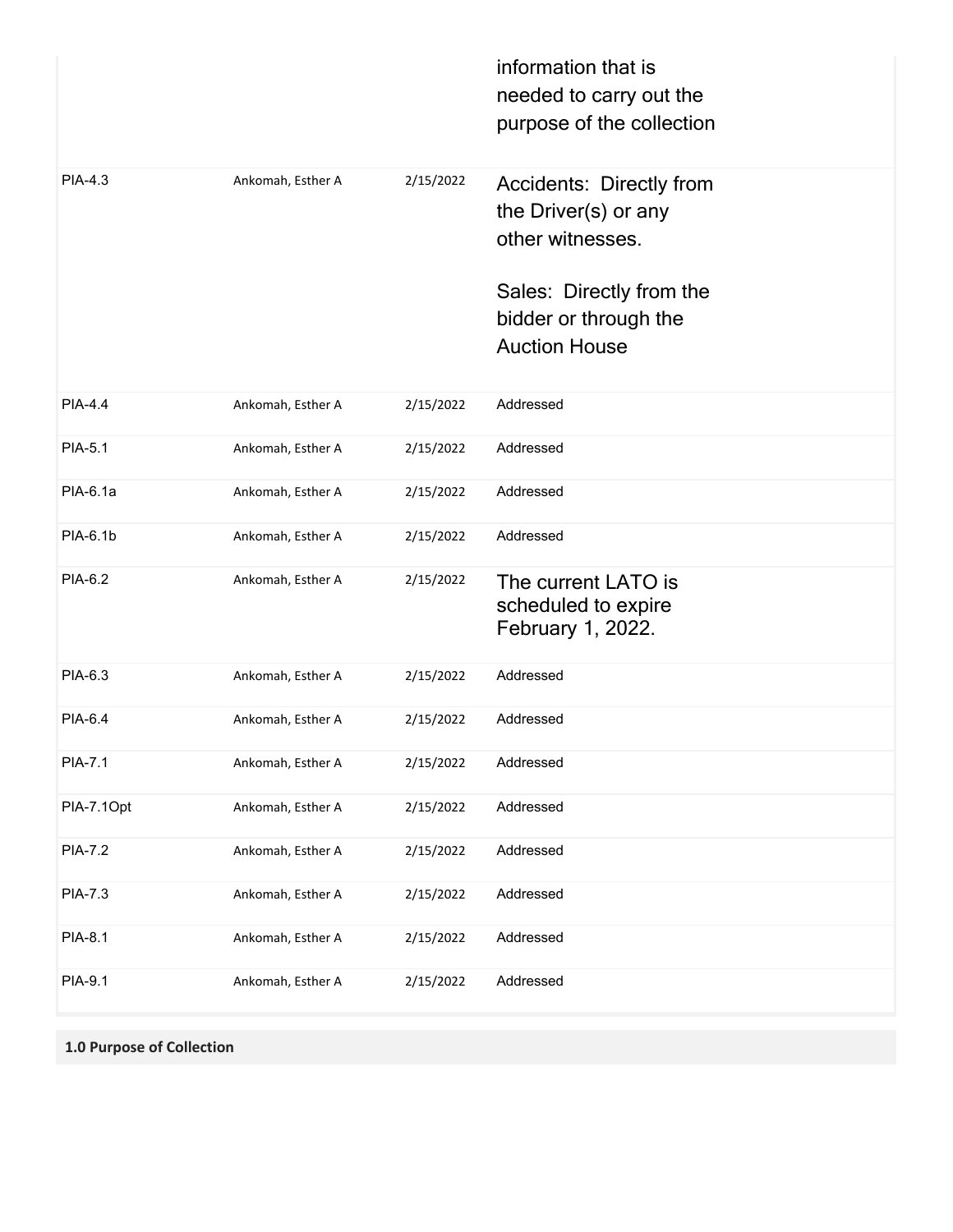| PIA-1.1:                                                       | What legal authority and/or agreements allow GSA to collect,<br>maintain, use, or disseminate the information?             |                                                                   | Pursuant to 5 U.S.C. §552a (e) (3)<br>GSA provides what is commonly<br>referred to as a Privacy Act<br>Statement to all persons asked to<br>provide personal information about<br>themselves, which will go into a<br>system of records. FMR 102-34<br>requires all federal agencies<br>operating a non-tactical vehicle fleet<br>of more than 20 vehicles to have an<br>inventory/asset management<br>system to track and account for<br>those vehicles. FPMR Subpart 101-<br>39.4 - "Accidents and Claims"<br>requires federal agencies operating<br>a GSA-leased vehicle to notify the<br>GSA Fleet of an accident and to<br>provide all related documentation. |
|----------------------------------------------------------------|----------------------------------------------------------------------------------------------------------------------------|-------------------------------------------------------------------|--------------------------------------------------------------------------------------------------------------------------------------------------------------------------------------------------------------------------------------------------------------------------------------------------------------------------------------------------------------------------------------------------------------------------------------------------------------------------------------------------------------------------------------------------------------------------------------------------------------------------------------------------------------------|
| PIA-1.2:                                                       | Is the information searchable by a personal identifier, for example<br>a name or Social Security number?                   |                                                                   | No                                                                                                                                                                                                                                                                                                                                                                                                                                                                                                                                                                                                                                                                 |
| PIA-1.2a:                                                      | If so, what Privacy Act System of Records Notice(s) (SORN(s))<br>applies to the information being collected?               |                                                                   |                                                                                                                                                                                                                                                                                                                                                                                                                                                                                                                                                                                                                                                                    |
|                                                                |                                                                                                                            | PIA-1.2 System<br><b>Of Record</b><br><b>Notice (SORN)</b><br>CR: |                                                                                                                                                                                                                                                                                                                                                                                                                                                                                                                                                                                                                                                                    |
| PIA-1.2 System<br>of Records<br>Notice(s)<br>(Legacy Text):    | What System of Records Notice(s) apply/applies to the<br>information?                                                      |                                                                   |                                                                                                                                                                                                                                                                                                                                                                                                                                                                                                                                                                                                                                                                    |
| PIA-1.2b:                                                      | Explain why a SORN is not required.                                                                                        |                                                                   |                                                                                                                                                                                                                                                                                                                                                                                                                                                                                                                                                                                                                                                                    |
| PIA-1.3:                                                       | Has an information collection request (ICR) been submitted to or<br>approved by the Office of Management and Budget (OMB)? |                                                                   | No                                                                                                                                                                                                                                                                                                                                                                                                                                                                                                                                                                                                                                                                 |
| PIA-1.3<br><b>Information</b><br><b>Collection</b><br>Request: | Provide the relevant names, OMB control numbers, and expiration<br>dates.                                                  |                                                                   |                                                                                                                                                                                                                                                                                                                                                                                                                                                                                                                                                                                                                                                                    |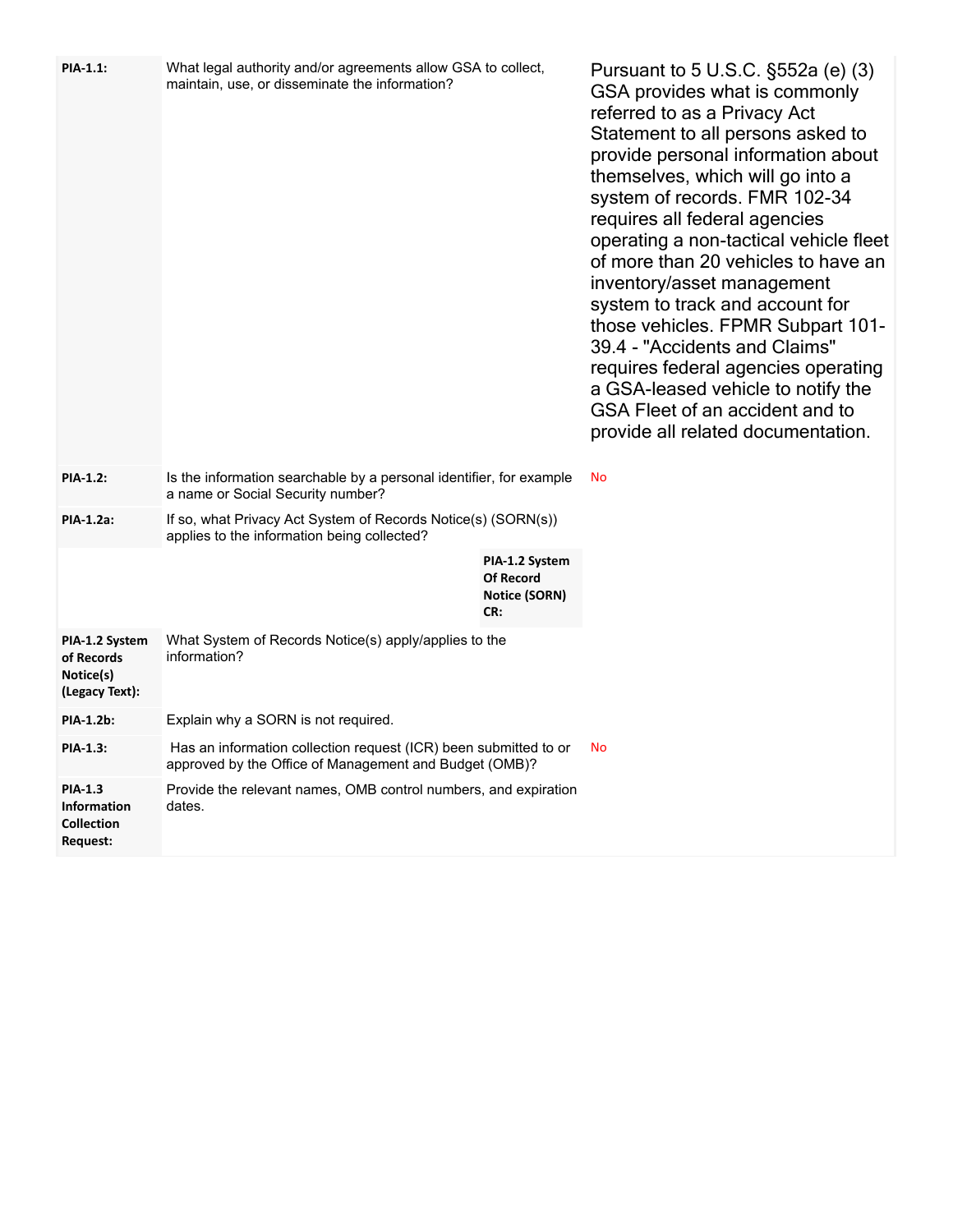| <b>PIA-1.4:</b>              | What is the records retention schedule for the information<br>system(s)? Explain how long and for what reason the information<br>is kept.              | System records are retained and<br>disposed of according to GSA<br>records maintenance and<br>disposition schedules.<br>Accident Information is retained<br>indefinitely for research and/or<br>investigatory purposes. Note:<br><b>Disposition Authority - DAA-GRS-</b><br>2016-0011-0017 is a document<br>number. See disposition Authority<br>Number: DM-GRS-2016-0011-0017<br>https://www.archives.gov/files/recor<br>ds-mgmt/rcs/schedules/general-<br>records-schedules/daa-grs2016-<br>0011_sf115.pdf |
|------------------------------|--------------------------------------------------------------------------------------------------------------------------------------------------------|--------------------------------------------------------------------------------------------------------------------------------------------------------------------------------------------------------------------------------------------------------------------------------------------------------------------------------------------------------------------------------------------------------------------------------------------------------------------------------------------------------------|
|                              | 2.0 Openness and Transparency                                                                                                                          |                                                                                                                                                                                                                                                                                                                                                                                                                                                                                                              |
| <b>PIA-2.1:</b>              | Will individuals be given notice before the collection, maintenance, Yes<br>use or dissemination and/or sharing of personal information about<br>them? |                                                                                                                                                                                                                                                                                                                                                                                                                                                                                                              |
| PIA-2. 1Explain:             | If not, please explain.                                                                                                                                |                                                                                                                                                                                                                                                                                                                                                                                                                                                                                                              |
| <b>3.0 Data Minimization</b> |                                                                                                                                                        |                                                                                                                                                                                                                                                                                                                                                                                                                                                                                                              |
| <b>PIA-3.1:</b>              | Why is the collection and use of the PII necessary to the project or<br>system?                                                                        | Accidents: GSAFleet.gov collects<br>PII that is required for police<br>reports, third-party insurance, and<br>to recover the expenses for an<br>accident/incident in which a 3rd<br>party is at fault.<br>Sales: GSAFleet.gov collects PII<br>that is required for the sale/transfer                                                                                                                                                                                                                         |
| <b>PIA-3.2:</b>              | Will the system, application, or project create or aggregate new                                                                                       | of government property, as well as<br>to collect the proceeds of the sale.<br>Yes                                                                                                                                                                                                                                                                                                                                                                                                                            |
|                              | data about the individual?                                                                                                                             |                                                                                                                                                                                                                                                                                                                                                                                                                                                                                                              |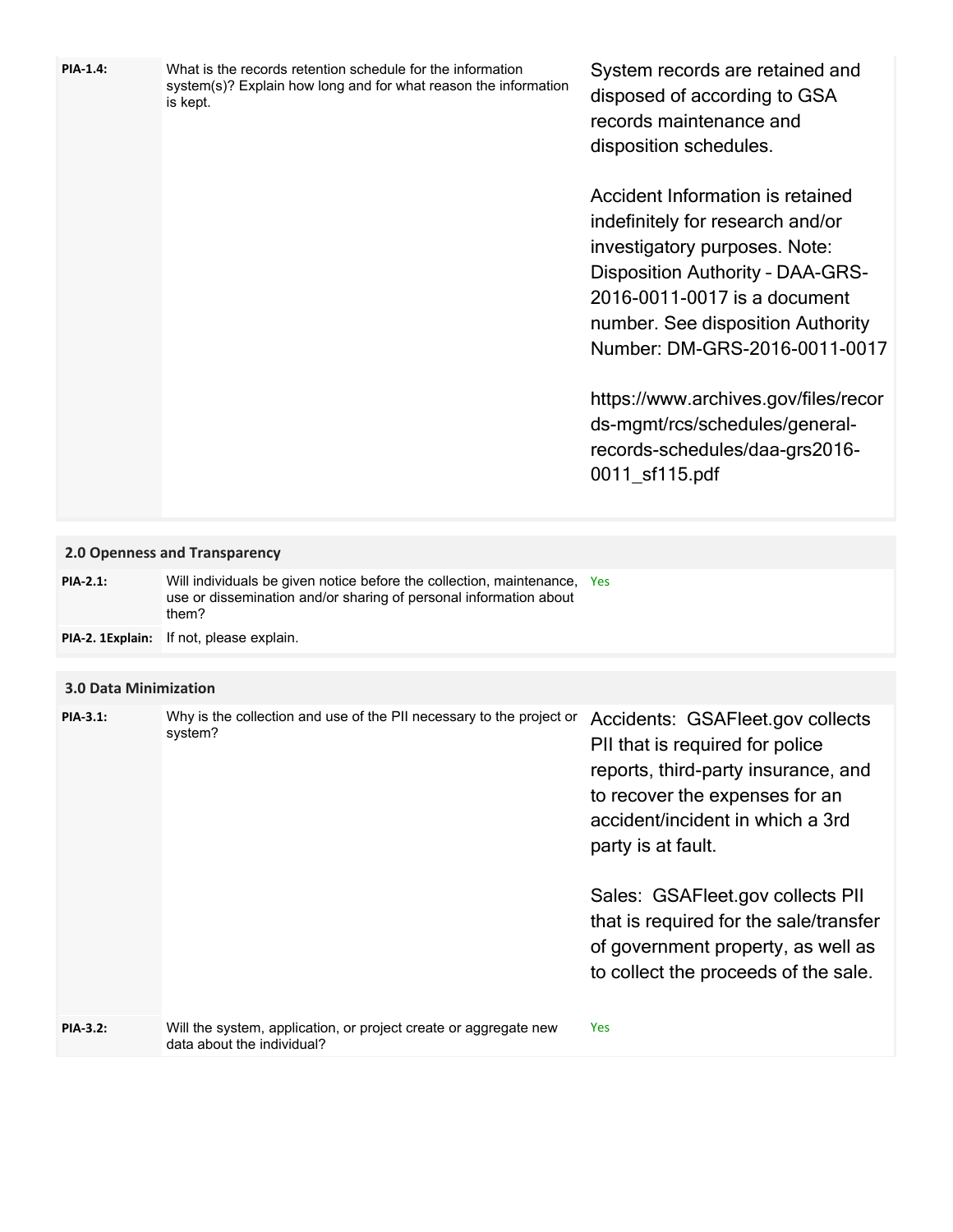**2Explained:**

When GSA seeks to recover expenses for an accident/incident in which a 3rd party is at fault. A file of requisite data is transmitted to OCFO. The following PII information is transmitted for both the driver of the 3rd party vehicle and the owner (if different from the driver), but all is submitted by the government employee:

- · Driver's First Name, Middle Initial, Last Name
- · Home Address (Street Number, City, State, Zip)
- · Home Phone Number
- · Name of Insurance **Company**
- · Address of Insurance Company (Street Number, City, State, Zip)
- · Insurance Company Point of Contact
- Insurance Company Phone Number
- · Insurance Policy Number of Driver or Owner

The information is collected through an online screen by the authorized users and stored in the database for retrieval and sending the data to OCFO Pegasys System.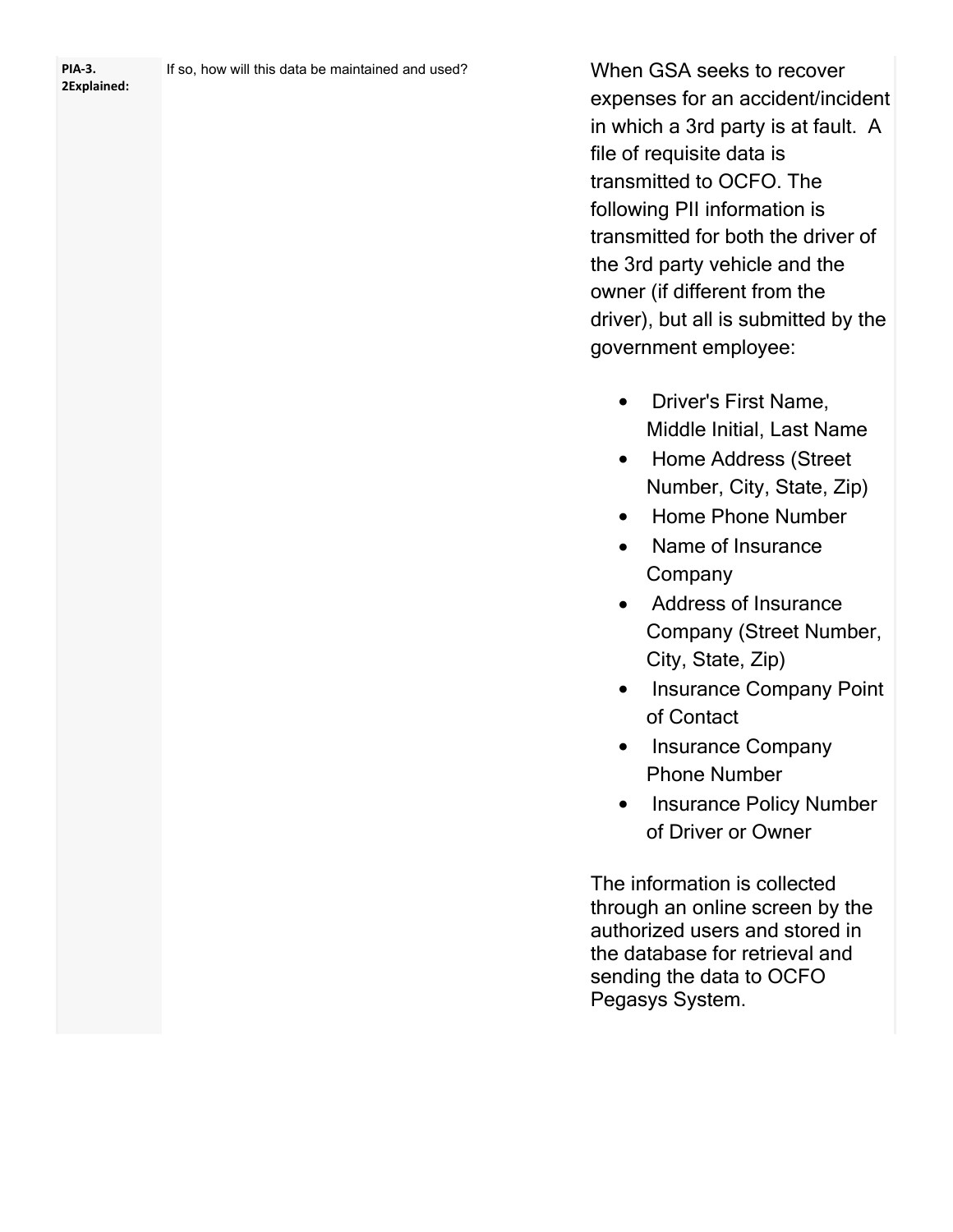| PIA-3.3:         | What protections exist to protect the consolidated data and<br>prevent unauthorized access? | In accordance with the Federal<br><b>Information Security Management</b><br>Act of 2002 (FISMA), every GSA<br>system must receive a signed<br>Authority to Operate (ATO) from a<br>designated GSA official. The ATO<br>process includes a rigorous<br>assessment of security controls, a<br>plan of actions and milestones to<br>remediate any identified<br>deficiencies, and a continuous<br>monitoring program.<br>Additionally, GSAFleet.gov defines<br>roles and responsibilities associated<br>with each permission given to the<br>users. Based on that, access is only<br>granted to required users with a<br>need-to-know. Annual Privacy<br>Training provides guidelines for the<br>use of sensitive information. The<br>transactions reports are produced<br>and are available for management<br>review. The roles/permission of a<br>user are reviewed annually and<br>certified by their managers.<br>However, managers may<br>downgrade or remove a user's<br>roles/permissions at any time. |
|------------------|---------------------------------------------------------------------------------------------|------------------------------------------------------------------------------------------------------------------------------------------------------------------------------------------------------------------------------------------------------------------------------------------------------------------------------------------------------------------------------------------------------------------------------------------------------------------------------------------------------------------------------------------------------------------------------------------------------------------------------------------------------------------------------------------------------------------------------------------------------------------------------------------------------------------------------------------------------------------------------------------------------------------------------------------------------------------------------------------------------------|
| <b>PIA-3.4:</b>  | Will the system monitor the public, GSA employees, or<br>contractors?                       | <b>GSA Employees</b>                                                                                                                                                                                                                                                                                                                                                                                                                                                                                                                                                                                                                                                                                                                                                                                                                                                                                                                                                                                       |
| PIA-3. 4Explain: | Please elaborate as needed.                                                                 | Contractors<br>No, GSAFleet.gov is not                                                                                                                                                                                                                                                                                                                                                                                                                                                                                                                                                                                                                                                                                                                                                                                                                                                                                                                                                                     |
|                  |                                                                                             | designed to monitor the public,<br>GSA employees or contractors<br>beyond the ability to log and<br>audit user transactions.                                                                                                                                                                                                                                                                                                                                                                                                                                                                                                                                                                                                                                                                                                                                                                                                                                                                               |
| PIA-3.5:         | What kinds of report(s) can be produced on individuals?                                     | Standard procedure is for a<br><b>Police Report and Standard</b><br>Form 91 (SF91 - Motor Vehicle<br>Accident Report) to be submitted<br>for all accidents/incidents,<br>whether there is a                                                                                                                                                                                                                                                                                                                                                                                                                                                                                                                                                                                                                                                                                                                                                                                                                |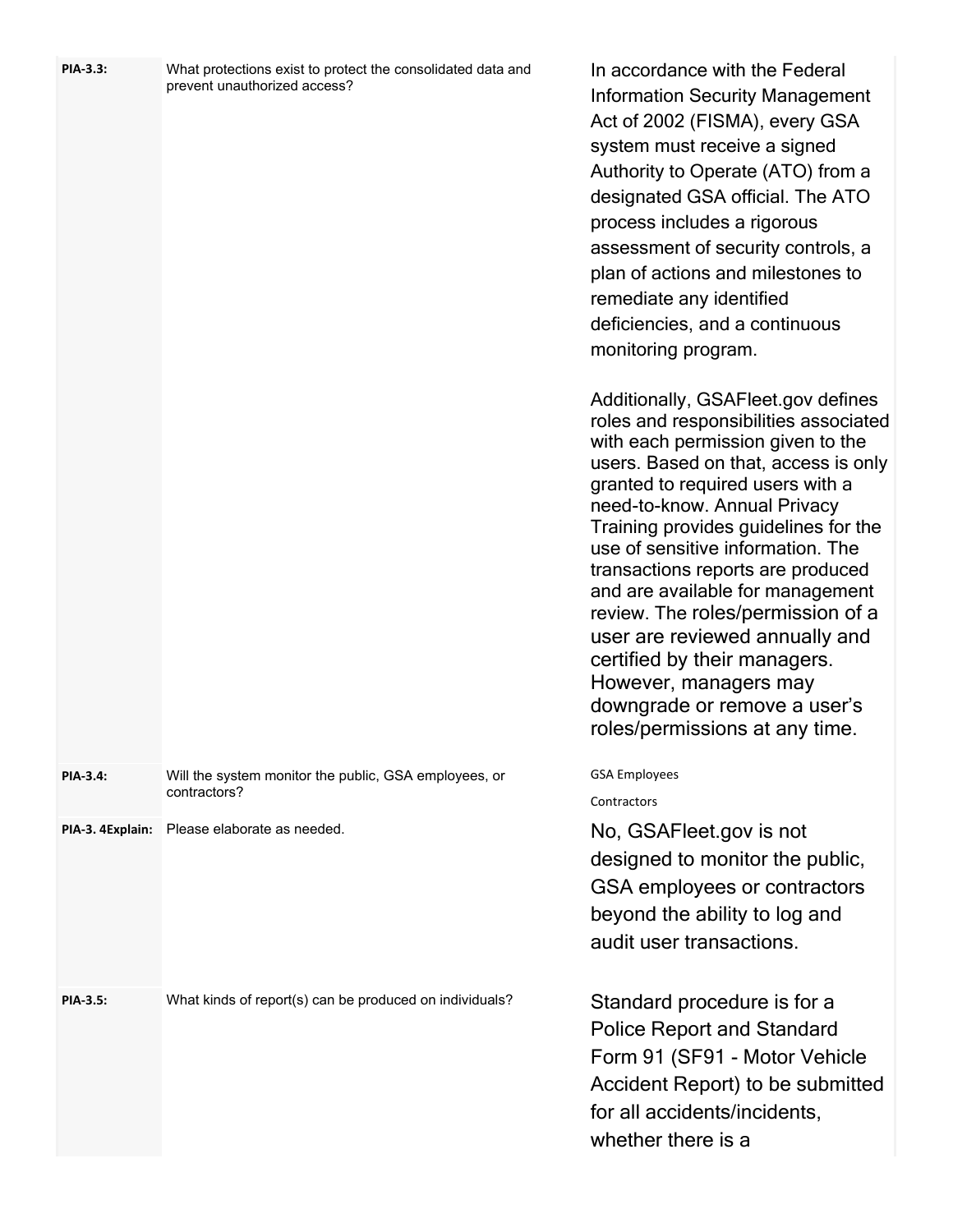nongovernment 3rd party involved or not. The SF91 is completed by the government driver. The Police report contains information about both parties involved, and may contain:

- · Driver's First Name, Middle Initial, Last Name
- · State of License / License ID Number
- · Home Address (Street Number, City, State, Zip)
- · Home Phone Number
- · Date of Birth / Sex / Name on vehicle registration
- · Vehicle Tag Number / Year / Make / Model
- · Circumstances / Summary of the Accident

The Police Report and SF91 are sent electronically (i.e., as attachments) to the Accident Management Center's (AMC) inbox. Documents faxed from the police station are converted to digital format and emailed to the AMC account.

The AMC uploads the Police Report and SF91 associated with the specific incident/accident record, however, the system does not store these documents or associated data locally. The system does not store the Police Report in the database. The Police Report is collected in PDF or image format and stored in EDMS. All files are encrypted during transmission to the EDMS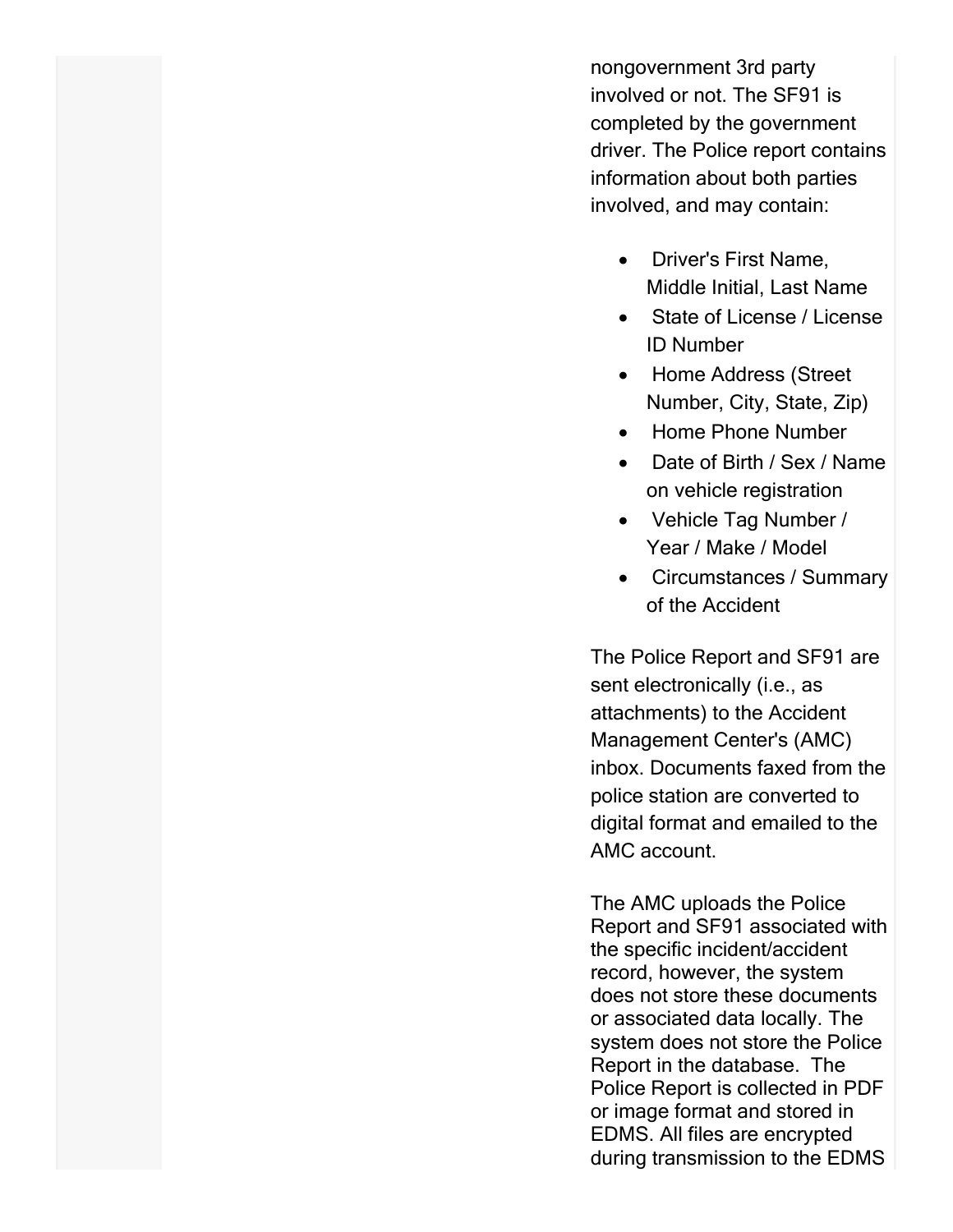|                                             |                                                                                                       | server.   |
|---------------------------------------------|-------------------------------------------------------------------------------------------------------|-----------|
| <b>PIA-3.6:</b>                             | Will the data included in any report(s) be de-identified?                                             | <b>No</b> |
|                                             | <b>PIA-3. 6Explain:</b> If so, what process(es) will be used to aggregate or de-identify the<br>data? |           |
|                                             | PIA-3.6Why Not: Why will the data not be de-identified?                                               | None      |
|                                             |                                                                                                       |           |
| 4.0 Limits on Using and Sharing Information |                                                                                                       |           |

| <b>PIA-4.1:</b> | Is the information in the system, application, or project limited to<br>only the information that is needed to carry out the purpose of the<br>collection? | Yes                                 |
|-----------------|------------------------------------------------------------------------------------------------------------------------------------------------------------|-------------------------------------|
| <b>PIA-4.2:</b> | Will GSA share any of the information with other individuals,<br>federal and/or state agencies, or private-sector organizations?                           | <b>Private-Sector Organizations</b> |

**PIA-4.2How:** If so, how will GSA share the information?

When GSA seeks to recover expenses for an accident/incident in which a nongovernment 3rd party is at fault, a file of requisite data is transmitted to OCFO (after data is transmitted to OCFO it generally is not sent anywhere else; only in case of fraud or courts it is sent over to GSA IG for investigative purposes). The PII information is transmitted for both the driver of the 3rd party vehicle and the owner (if different from the driver). The data is AES-256 encrypted with a private key updated annually when transmitted to FMESB, which then decrypts the data on their end.

| <b>PIA-4.3:</b>         | Is the information collected:                                                                                                        | Directly from the Individual |
|-------------------------|--------------------------------------------------------------------------------------------------------------------------------------|------------------------------|
| PIA-4.30ther<br>Source: | What is the other source(s)?                                                                                                         |                              |
| <b>PIA-4.4:</b>         | Will the system, application, or project interact with other systems,<br>applications, or projects, either within or outside of GSA? | - Yes                        |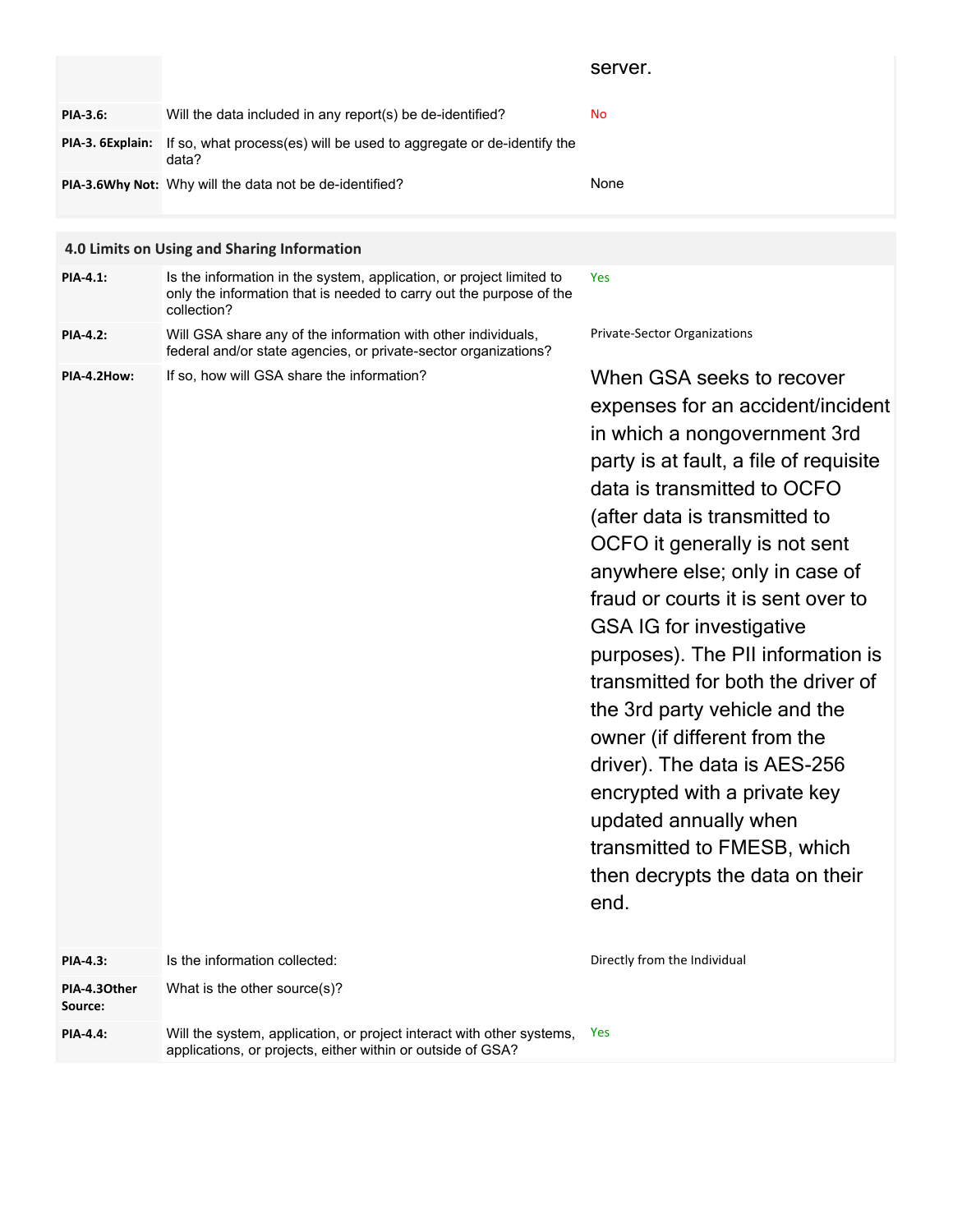| PIA-4.4Who | If so, who and how? |
|------------|---------------------|
| How:       |                     |

Accidents: The PII data is collected in PDF or image format and stored in the EDMS server using web service call. All PII files are sent securely to EDMS and stored in the EDMS server encrypted. Once transferred to the EDMS server, the information is only accessible by authorized users.

In the case of accidents/incidents where non-government 3rd parties are involved, PII information is captured for both the driver of the 3rd party vehicle and the owner (if different from the driver).

When GSA seeks to recover expenses for an accident/incident in which a nongovernment 3rd party is at fault, a file of requisite data is transmitted to OCFO. The PII information is transmitted for both the driver of the 3rd party vehicle and the owner (if different from the driver). The data is AES-256 encrypted with a private key updated annually when transmitted to FMESB, which then decrypts the data on their end.

| PIA-4. 4Formal<br>Agreement: | Is a formal agreement(s) in place?            |
|------------------------------|-----------------------------------------------|
| PIA-4.4No<br>Agreement:      | Why is there not a formal agreement in place? |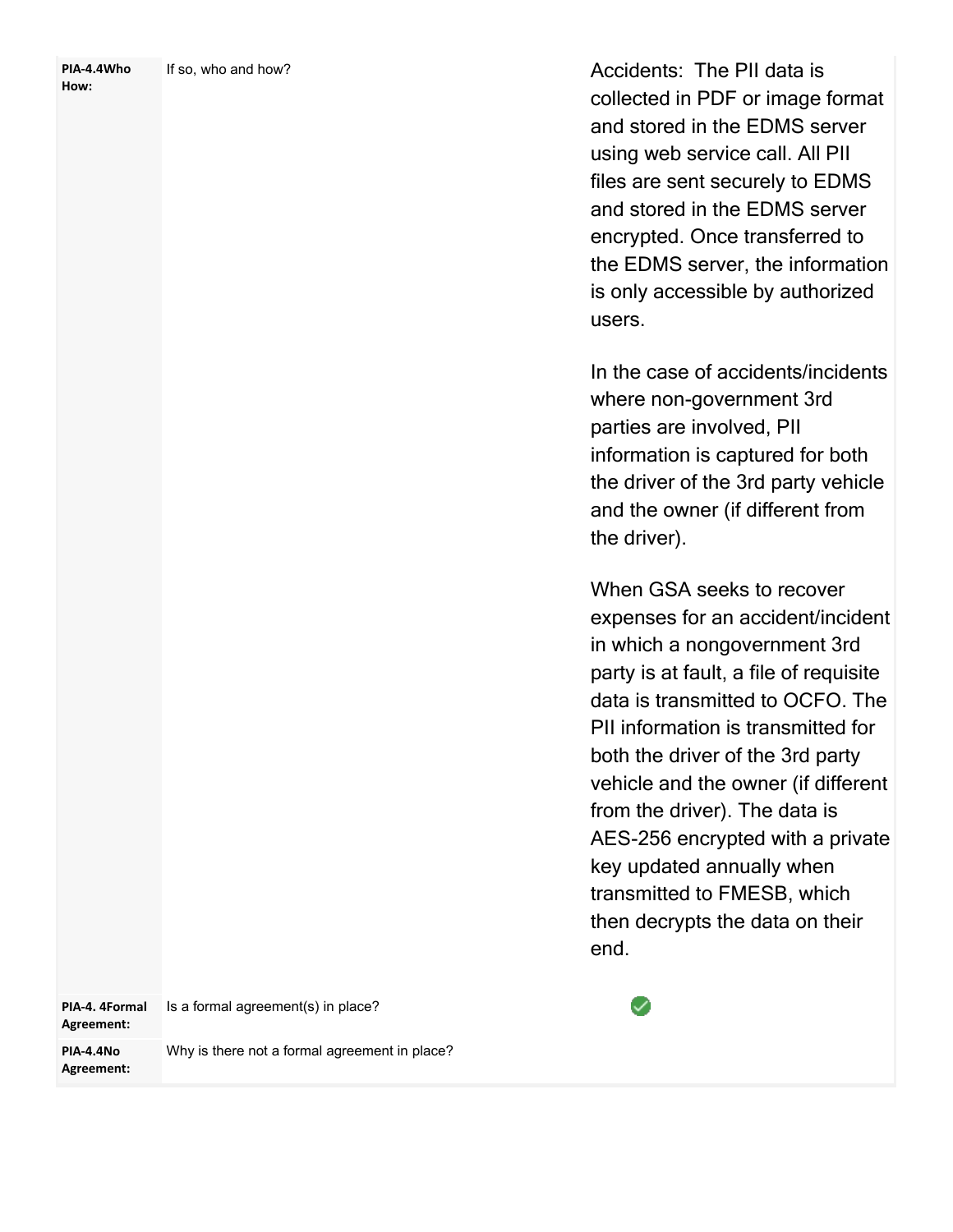# **5.0 Data Quality and Integrity**

How will the information collected, maintained, used, or disseminated be verified for accuracy and completeness? **PIA-5.1:**

Accident: It is the responsibility of the individual who provides this information, whether for purposes of the Motor Vehicle Accident Report (SF91), the police report, or for 3rd party insurance claims. Provided this information is verified by the police with the source (an individual) and it is then sent to AMC by the customer. The EDMS users with appropriate permission can update the information through an online screen in the application to fix any erroneous data reported.

Sales: It is the responsibility of the winning bidder or Auction House who provides this information. The system users with appropriate permission can update the information through an online screen in the application to fix any erroneous data reported.

## **6.0 Security**

**PIA-6.1a:**

Who or what will have access to the data in the system, application, or project?

Accidents: GSAFleet.gov is designed to operate based on user profile and permissions. Only users with a need-to-know to perform duties are provided access to PII. User access must be reviewed and certified at least annually.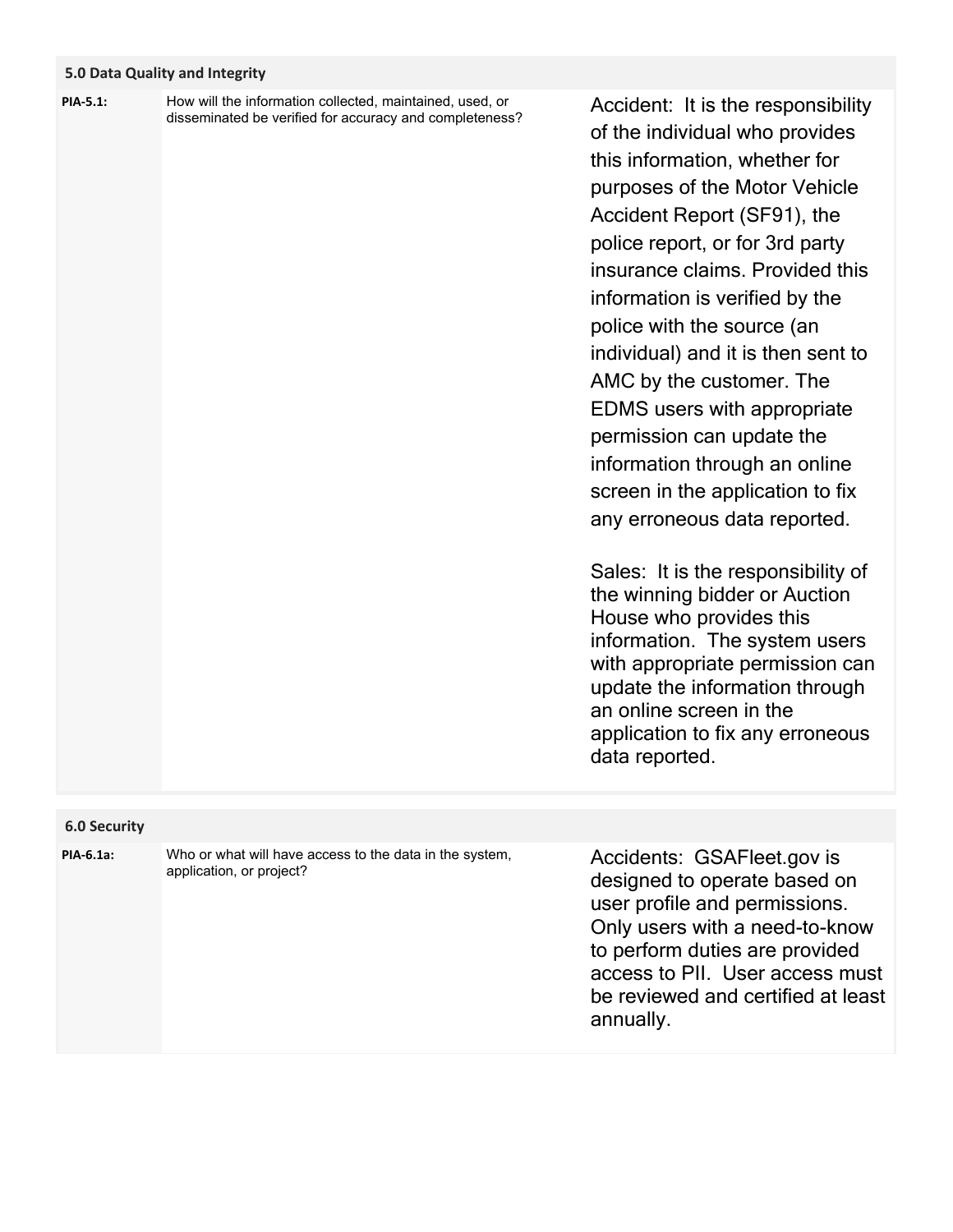| PIA-6.1b: | What is the authorization process to gain access? |  |
|-----------|---------------------------------------------------|--|
|-----------|---------------------------------------------------|--|

**Privacy Risk**: GSAFleet.gov users are authorized by Managers with necessary permissions to receive data, files and upload the same into EDMS server. User's permissions are reviewed and certified annually. However, if the EDMS system or GSAFleet.gov database is compromised, then there is potential risk to individuals whose information is stored within the system.

**Mitigation** : User's roles and permissions are reviewed and certified annually. The EDMS server and GSAFleet.gov are secured with monthly scans of the server and any findings are fixed within the required timeframe.

| <b>PIA-6.2:</b>  | Has a System Security Plan (SSP) been completed for the<br>Information System(s) supporting the project? | Yes      |
|------------------|----------------------------------------------------------------------------------------------------------|----------|
| <b>PIA-6.2a:</b> | Enter the actual or expected ATO date from the associated                                                | 2/1/2022 |

technical, and managerial perspective?

authorization package.

**PIA-6.3:**

How will the system or application be secured from a physical,

A security controls assessment of GSAFleet.gov has been conducted at the Federal Information Processing Standards (FIPS) 199 Moderate Impact level in accordance with National Institute of Standards and Technology (NIST) Special Publication 800-37 Revision 2, "Guide for Applying the Risk Management Framework to Federal Information Systems", and General Services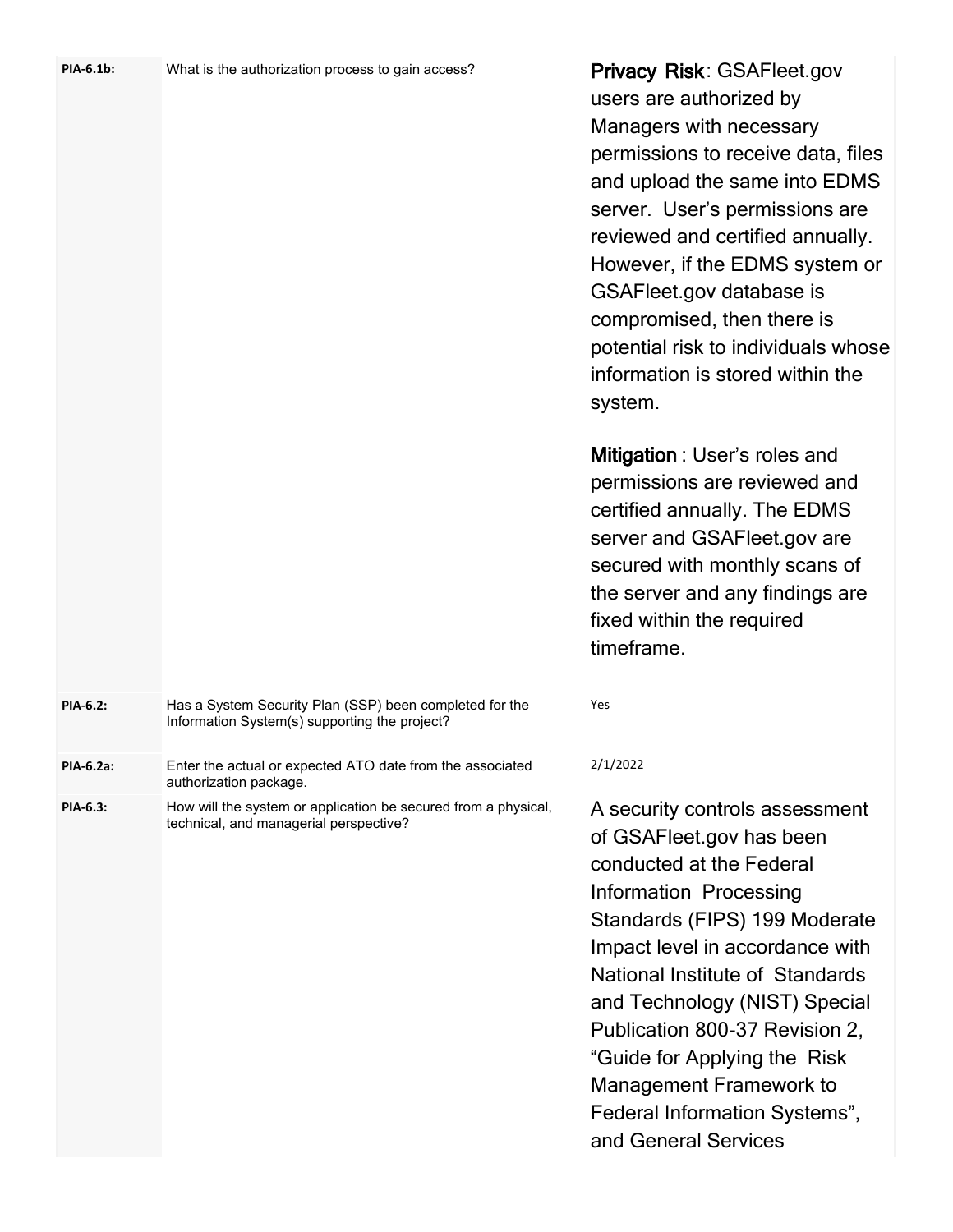Administration (GSA) IT Security Procedural Guide CIO-IT Security-06-30, "Managing Enterprise Risk". The system has been assessed by Valiant using the assessment methods and procedures required by the system's assessment process as described in CIO-IT Security-06-30 to determine the level of risk associated with operating the system and the effectiveness of the system's security controls in satisfying the security requirements of the system.

User account requests must be approved by their designated manager. Managers are responsible for applying the correct roles and permissions to their users. All user roles and permissions must be reviewed and certified annually. User access requires multi-factor authentication through OKTA or SSO. The system maintains logs for each and every transaction coming into the system and updates are tracked based on the user profile.

**PIA-6.4:**

Are there mechanisms in place to identify and respond to Yes suspected or confirmed security incidents and breaches of PII?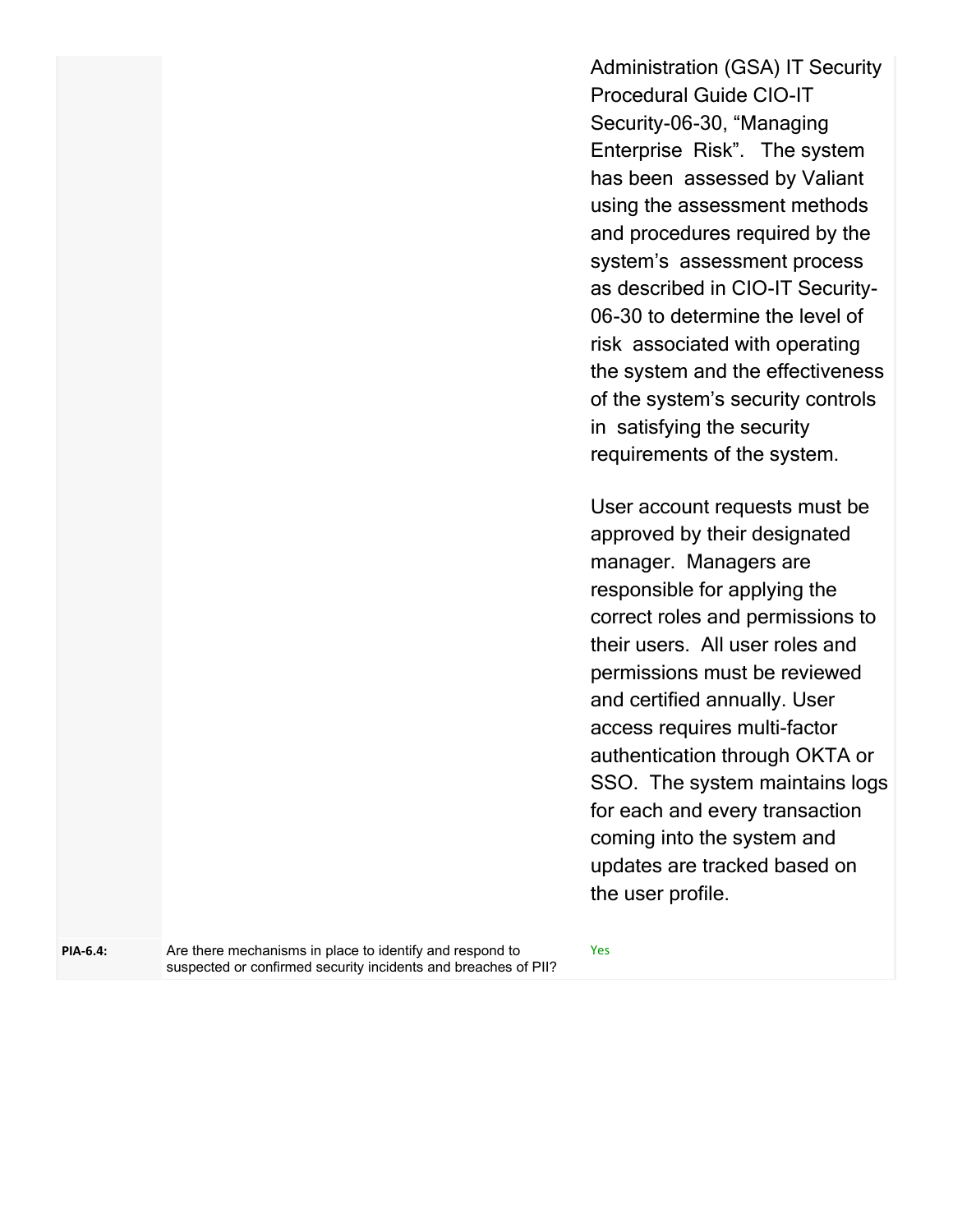As per the GSAFleet.gov System Security Plan (SSP), GSAFleet.gov has procedures in place for identifying and handling security incidents and privacy breaches. For example, GSAFleet.gov transmits security events to GSA's enterprise -wide Security Information and Event Management (SIEM) monitoring tool. GSAFleet.gov application personnel monitor use of the system. They are responsible for reporting any potential incidents directly to the Information Systems Security Officer. This Officer coordinates the escalation, reporting and response procedures on behalf of GSA.

**7.0 Individual Participation**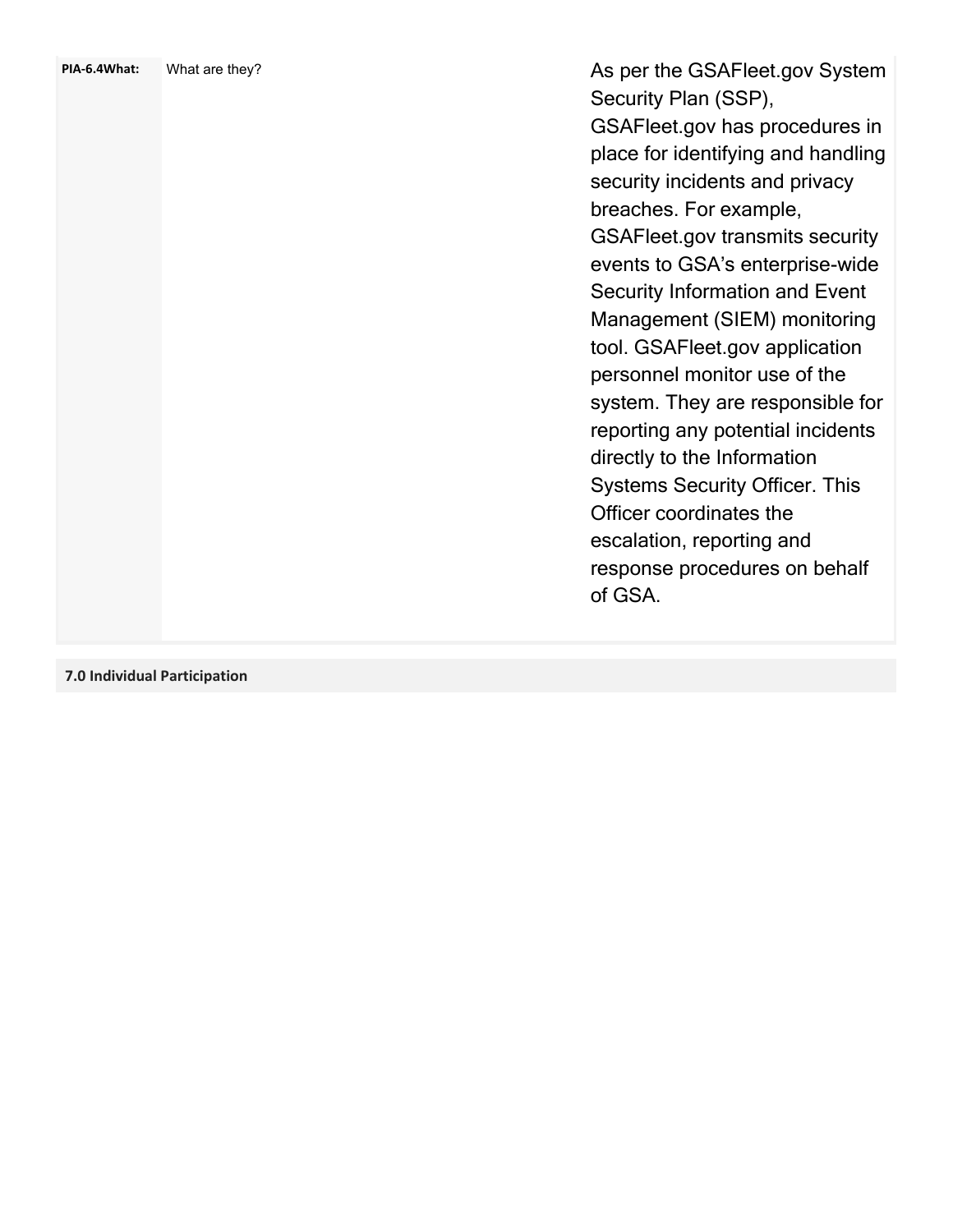| PIA-7.1:         | What opportunities do individuals have to consent or decline to<br>provide information? | The GSA Privacy Office develops<br>privacy policies and manages the<br>GSA privacy program. The GSA<br><b>IT Security Policy and GSA</b><br>requirements for PIAs, SORNs,<br><b>Privacy Act Statements, Annual</b><br>Reviews of system notices<br>ensure that GSA identifies the<br>minimum PII elements that are<br>relevant and necessary to<br>accomplish the legally authorized<br>purpose of collection; limits the<br>collection and retention of PII to<br>the minimum elements identified<br>for the purposes described in the<br>notice for which the individual<br>has provided consent. If consent<br>is not provided by the individual,<br>then the collection of information<br>will not take place.<br>It is the individual who provides<br>this information, whether for<br>purposes of the Motor Vehicle<br>Accident Report (SF91), police<br>report, or for 3rd party insurance<br>claims or vehicle sales. |
|------------------|-----------------------------------------------------------------------------------------|-------------------------------------------------------------------------------------------------------------------------------------------------------------------------------------------------------------------------------------------------------------------------------------------------------------------------------------------------------------------------------------------------------------------------------------------------------------------------------------------------------------------------------------------------------------------------------------------------------------------------------------------------------------------------------------------------------------------------------------------------------------------------------------------------------------------------------------------------------------------------------------------------------------------------------|
| PIA-7.10pt:      | Can they opt-in or opt-out?                                                             | Yes                                                                                                                                                                                                                                                                                                                                                                                                                                                                                                                                                                                                                                                                                                                                                                                                                                                                                                                           |
| PIA-7. 1Explain: | If there are no opportunities to consent, decline, opt in, or opt out,                  |                                                                                                                                                                                                                                                                                                                                                                                                                                                                                                                                                                                                                                                                                                                                                                                                                                                                                                                               |
|                  | please explain.                                                                         |                                                                                                                                                                                                                                                                                                                                                                                                                                                                                                                                                                                                                                                                                                                                                                                                                                                                                                                               |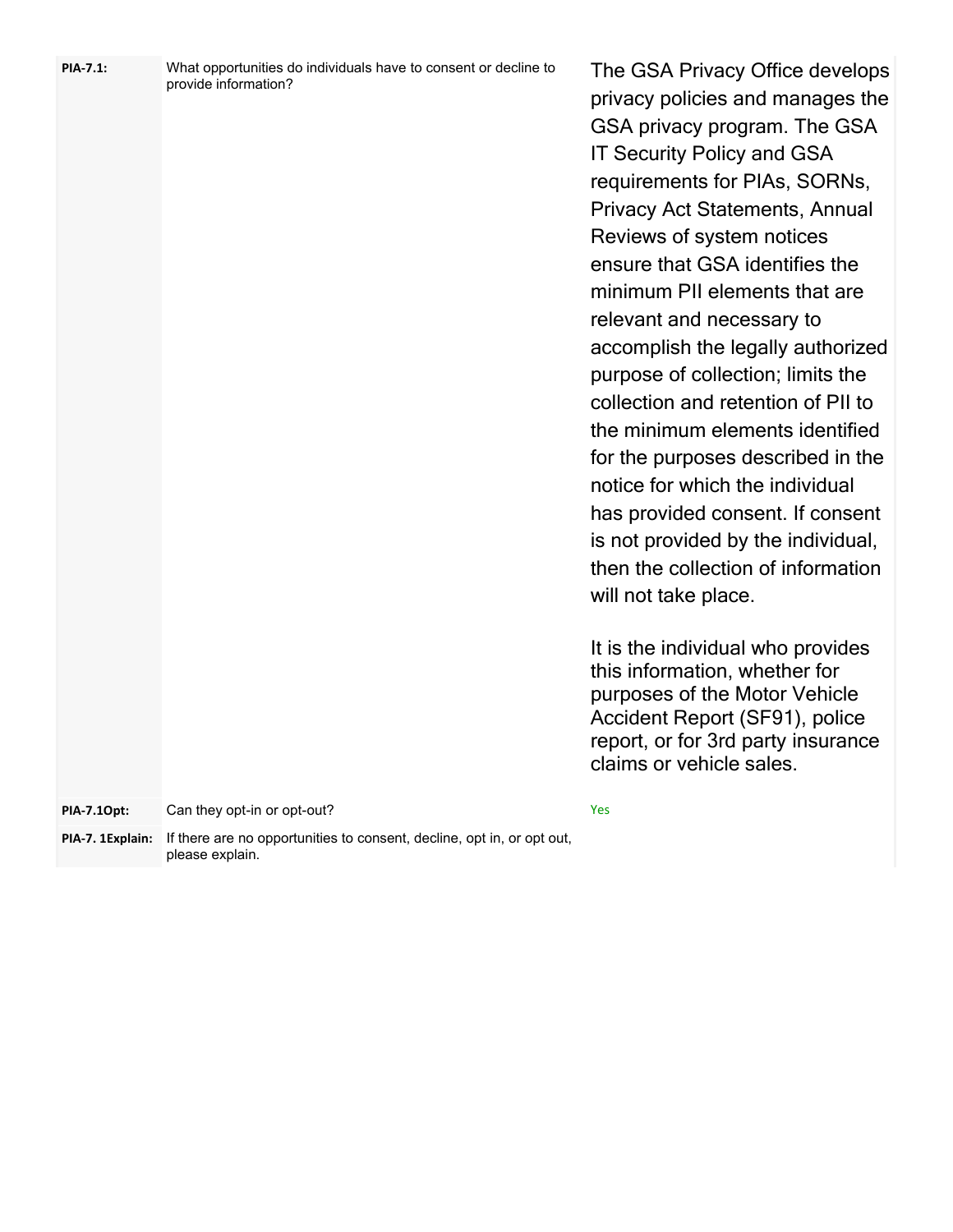| PIA-7.2: | What are the procedures that allow individuals to access their |
|----------|----------------------------------------------------------------|
|          | information?                                                   |

Individuals have the ability to access their PII maintained in the GSA system(s) of records. GSA publishes CFR Part 105-64 GSA Privacy Act Rules, which governs how individuals may request access to records maintained in a Privacy Act system of records. GSA also provides access procedures in the system of records notices and adheres to Privacy Act requirements and OMB policies and guidance for the proper processing of Privacy Act Requests.

It is the individual who provides this information, whether for purposes of the Motor Vehicle Accident Report (SF91), the police report, or for 3rd party insurance claims or vehicle sales. A GSAFleet.gov user with appropriate permission may provide access to the information. The police report filled out by the individuals involved in the accident/incident is verified by the law enforcement personnel before exchanging with the drivers. No other cross verification is done for nongovernment 3rd party information collected where 3rd party is responsible for the accident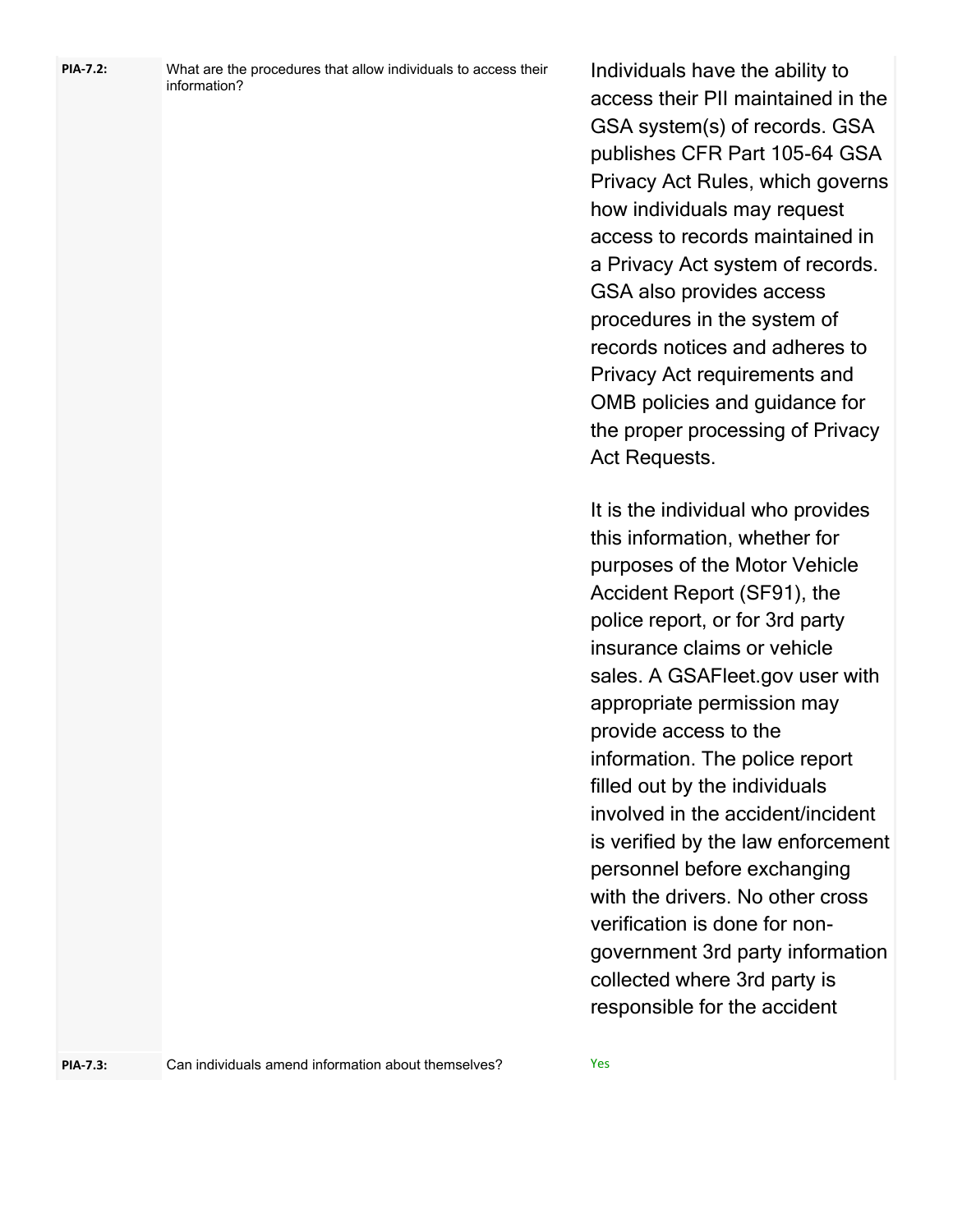| PIA-7.3How: | How do individuals amend information about themselves? | Yes, the police report filled out by<br>the individuals involved in the<br>accident/incident is verified by<br>the law enforcement personnel<br>before exchanging with the<br>drivers. No other cross<br>verification is done for non-<br>government 3rd party information<br>collected where the 3rd party is<br>responsible for the accident.                                                                                                                                                                                                                                                                                                                            |
|-------------|--------------------------------------------------------|----------------------------------------------------------------------------------------------------------------------------------------------------------------------------------------------------------------------------------------------------------------------------------------------------------------------------------------------------------------------------------------------------------------------------------------------------------------------------------------------------------------------------------------------------------------------------------------------------------------------------------------------------------------------------|
|             |                                                        | The GSA Privacy Office develops<br>privacy policies and manages the<br>GSA privacy program. GSA<br>provides a process for individuals<br>to have inaccurate PII maintained<br>by the organization corrected or<br>amended, as appropriate; and,<br>establishes a process for<br>disseminating corrections or<br>amendments of the PII to other<br>authorized users of the PII, such<br>as external information-sharing<br>partners, and where feasible and<br>appropriate, notifies affected<br>individuals that their information<br>has been corrected or amended.<br>More information about PII<br>redress can be found in CFR<br>Part 105-64 GSA Privacy Act<br>Rules. |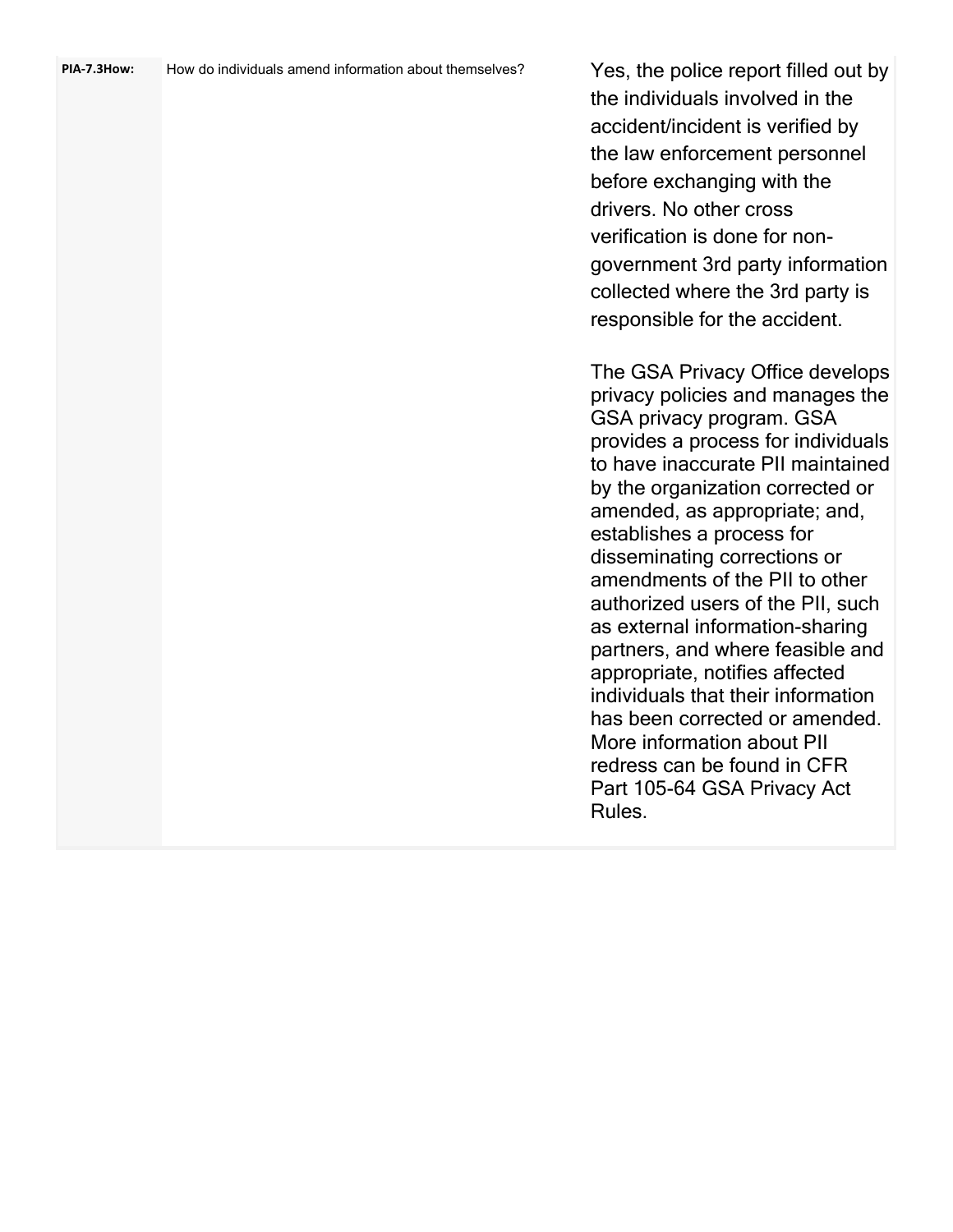## **8.0 Awareness and Training**

Describe what privacy training is provided to users, either generally or specifically relevant to the system, application, or project. **PIA-8.1:**

The GSA Privacy Office develops privacy policies and manages the GSA privacy program. GSA has developed, implemented, and regularly updates, develops, implements, and updates IT Security Awareness and Privacy Training 201, a comprehensive training and awareness strategy aimed at ensuring that personnel understand privacy responsibilities. All GSA account holders electronically sign the GSA Rules of Behavior before taking privacy training exit exams. GSA privacy training includes targeted role-based privacy training for personnel having responsibility for PII and ensures that personnel certify acceptance of responsibilities for privacy requirements.

GSA mandates all employees to complete annual Security and Privacy Awareness Training. It provides training on how to Share Data Securely in a Collaborative Environment.